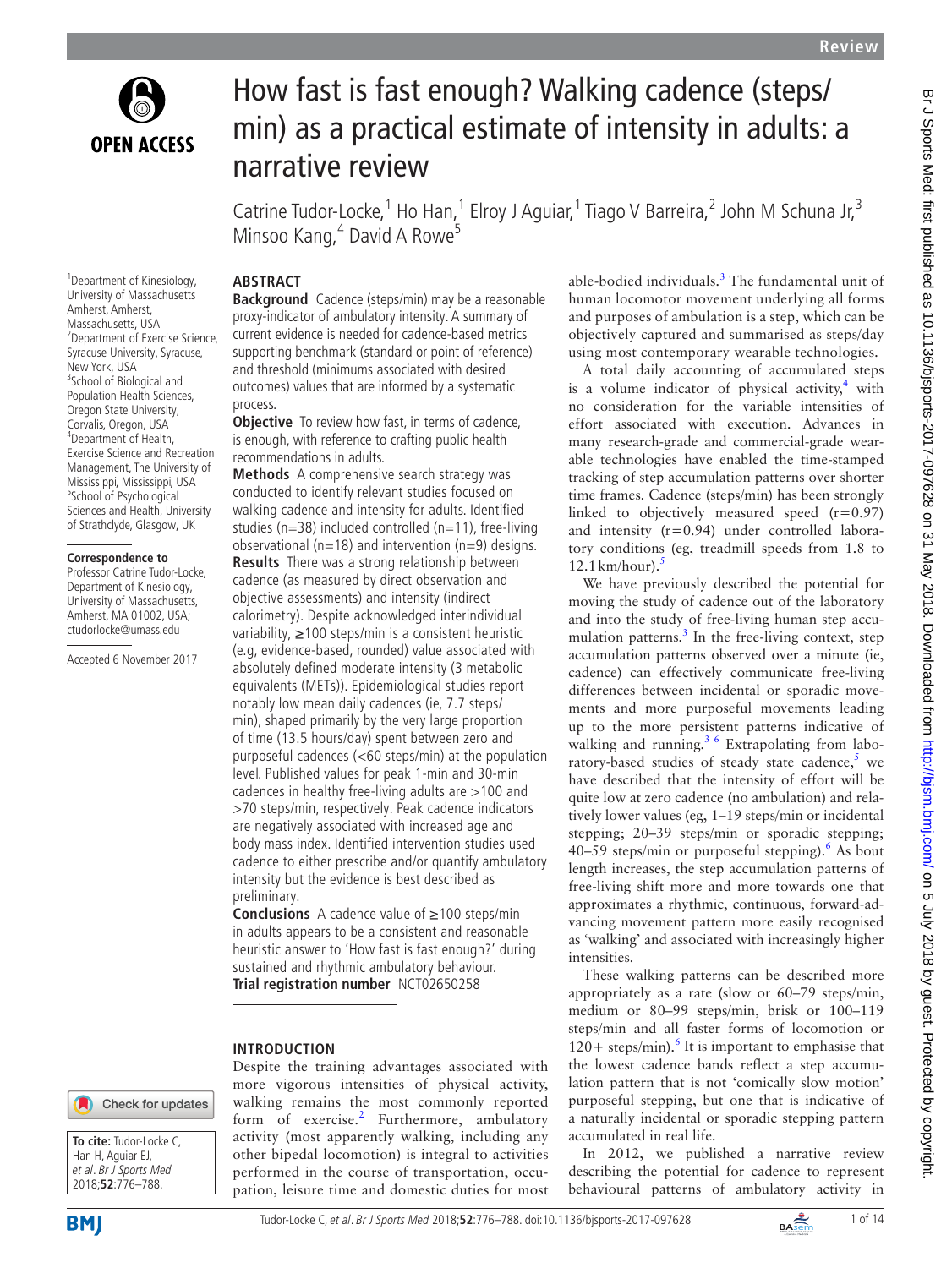free-living contexts.<sup>3</sup> The topics covered included: 1) measurement of cadence under controlled conditions, 2) measuring freeliving cadence, 3) the relationship between cadence measured under controlled and free-living conditions, 4) measuring change in cadence under controlled and free-living conditions, 5) instrumentation capable of capturing free-living cadence and 6) targeting cadence in physical activity intervention.<sup>[3](#page-12-1)</sup> The purpose of this current review is to present the state of evidence supporting benchmark (standard or reference) and threshold (minimums associated with desired outcomes) values for cadence-based metrics as an initial step in addressing 'How fast is fast enough?' in terms of clinical and public health recommendations for adults.

This line of inquiry builds on the literature that established 'How many steps/day are enough?' for adults<sup>578</sup> and 'How many steps/day are too few?'.<sup>[9](#page-12-5)</sup> We anticipate that the benchmark and threshold values reported herein will be useful for communicating and interpreting cadence-based metrics. This information has potential value and utility across a wide range of audiences, including researchers, clinicians, device manufacturers and the general community. For example, walking cadence can be used to prescribe physical activity (eg, in public health guidelines), shape behaviour (eg, in physical activity interventions and clinical therapeutic programme) and/or analyse behaviour (eg, making sense of data from research-grade and consumer-grade physical activity monitors).

# **Methods**

### **Search strategy**

This is a narrative review informed by a systematic search strategy. The Preferred Reporting Items for Systematic Reviews and Meta-Analyses (PRISMA) statement<sup>10 11</sup> was used to guide our overall approach and writing structure, but not all of the PRISMA items were applicable to our review question 'How fast is fast enough?' under controlled or free-living conditions.

In July 2017, we systematically searched CINAHL, ERIC, PsycINFO, PubMed, SPORTDiscus and Web of Science search engines using Boolean keyword strings of 'walk AND (pedometer OR accelerometer) AND ((cadence OR ('steps per minute' OR steps/min) OR stride)) to identify relevant studies published in English language since 2000.

### **Eligibility criteria and study selection**

We chose to focus on adults, as cadence-based research in children and adolescents is currently less developed. Review articles, abstracts not linked to any published article and duplicates were initial exclusions. Subsequently, two authors (HH and EJA) independently screened all records by title and abstract. Any discrepancies were resolved by further discussion before proceeding to the full-text screening stage. Inclusion criteria for original research studies of adults were: 1) controlled studies of the relationship between cadence and intensity, or 2) observational studies reporting cadence-based metrics in free-living conditions or 3) intervention studies that had used cadence to prescribe and/or analyse ambulatory behaviour. All coauthors reviewed the list of selected articles and reference sections were scanned to identify any studies that may have been missed on the electronic database search.

### **Data collection process**

Data items extracted and tabulated by HH and EJA were: study design; authors; sample characteristics; measurement methods; protocol; analytical strategy and cadence-related study

outcomes. Several authors (EJA, DAR, MK and TVB) shared auditing of this information for quality control. Discrepancies were resolved by consensus. If studies reported cadence-based metrics in terms of stride frequency, we converted these to steps/ min (eg, measures in stride were multiplied by 2). Any apparent inconsistencies in contents summarised within and across tables (eg, manners of reporting instrument brand, models, number of decimal points, ages, etc) reflect inconsistent conventions tied to the original articles. Values are generally presented as mean $\pm$ SD, unless otherwise indicated.

### **Synthesis of results: categorising and collating benchmark values and heuristic thresholds**

After studies were identified, we began synthesising their information by categorising the study designs (controlled, free-living observational, intervention) and the various ways that cadencebased metrics have been defined, captured and reported in the literature. Based on our collective extensive experience and expertise in the field collecting step-based data, we focused on the cadence-based metrics that were most relevant to public health and clinical utility.

We initially approached 'How fast is fast enough?' in terms of our current ability to set threshold (ie, minimum) values associated with moderate intensity (ie, the intensity advocated in most public health physical activity recommendations). This can inform tracking real-time intensity relative to enacted cadence and analysis of recorded time spent above objectively monitored cadences. This tactic also echoes accelerometry-based approaches in recent decades that have calibrated time-stamped activity counts in a similar manner; the difference is that activity counts are unit-less summarisations of an acceleration signal, whereas cadence is a more direct interpretation of the accelerometer's signal in terms that are more congruent with the originating, underlying and observable human ambulatory pattern. Our group consensus process was focused on identifying consistency in heuristic (ie, reasonable, not necessarily precise) values associated with absolutely defined moderate and vigorous intensity as assessed by indirect calorimetry.

We collated free-living observational estimates of time above a range of cadences as initial benchmark values, and categorised published peak cadence indicators (generally the average cadence representing the highest, not necessarily consecutive, 1, 30 or 60min accumulated in a day) assessed during free-living and related to different health-related outcome variables. This approach provides important benchmark values for these novel metrics and is an initial step in exploring the potential for setting thresholds of 'best natural effort'. We also catalogued emerging intervention research to identify how cadence-based metrics have been employed to shape and/or evaluate change in daily ambulatory activity accumulation patterns.

### **Assessment of internal validity and risk of bias**

EJA and HH independently evaluated the risk of bias of the nine identified intervention studies using the Cochrane Risk of Bias Tool<sup>12</sup> (as suggested by the PRISMA statement).<sup>10 11</sup> Any discrepancies in the determination of risk of bias for each study across the individual items of the tool were resolved by discussion until a consensus was reached.

### **Results**

### **Search strategy and identified cadence-related definitions**

[Figure](#page-2-0) 1 presents a PRISMA-inspired flow chart documenting the outcome at each stage of our implemented search process. We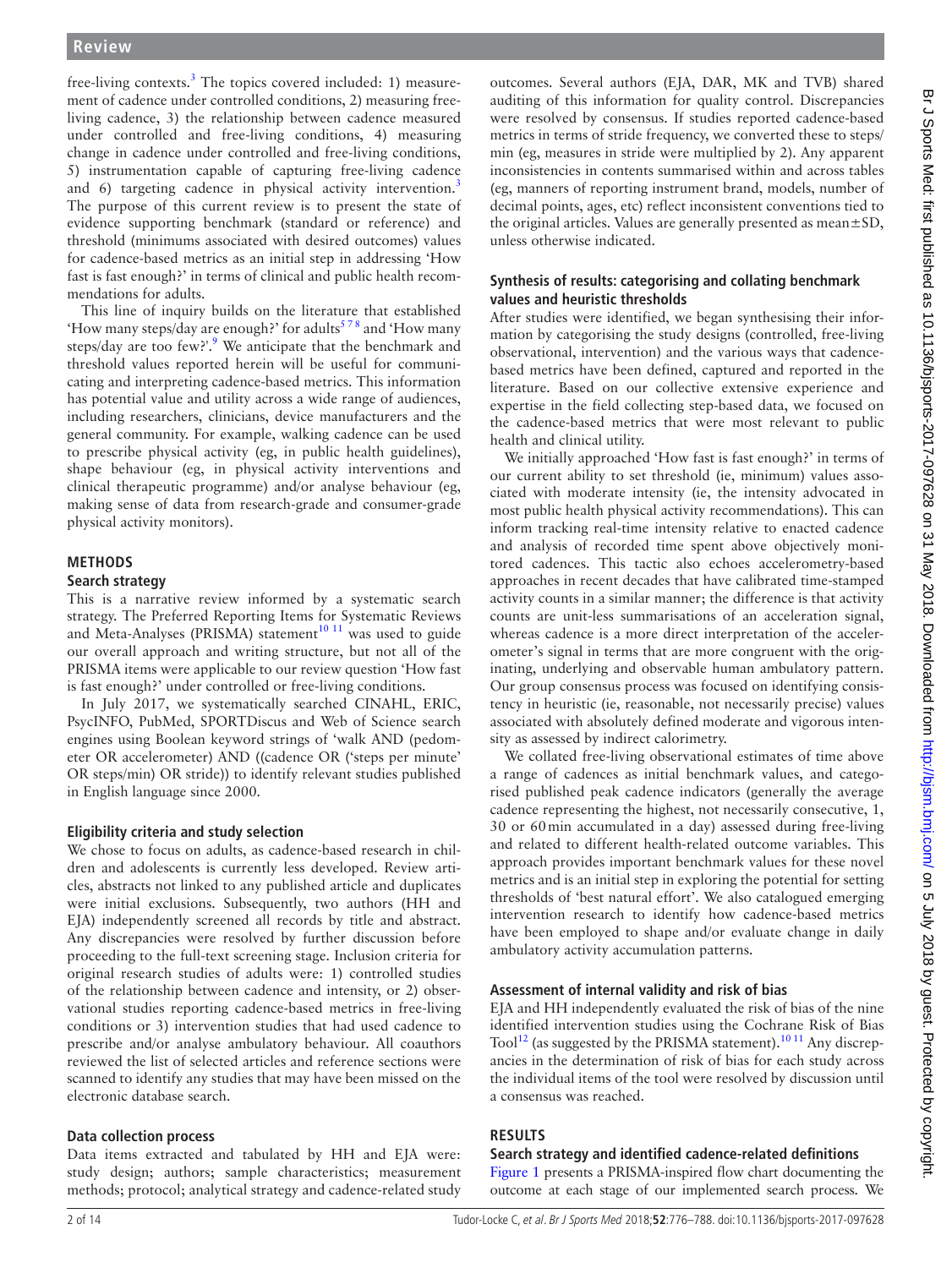

**Figure 1** Flow of identification, screening, eligibility and inclusion phases for the literature review.

identified 38 controlled (n=11), free-living observational (n=18) and intervention studies (n=9) reporting cadence as an explicit or implicit indicator of intensity. Cadence-based metrics and the definitions used in the identified studies are presented in [table](#page-3-0) 1.

# **Controlled studies of cadence**

[Table](#page-4-0) 2 presents 11 controlled studies (sample size ranged from 17 to 226 participants) conducted with adult samples that

<span id="page-2-0"></span>have focused on determining cadence associated with moderate-to-vigorous physical activity (MVPA), typically defined absolutely in terms of metabolic equivalents (METs; 1 MET=3.5mL/ kg/min of  $O_2$  consumption), with 3 METs generally held to be the threshold for moderate intensity.<sup>13</sup> One exception<sup>[14](#page-12-9)</sup> used 40% of VO2reserve as an indicator of relative intensity associated with cardiorespiratory benefits. Although there is a published study that estimated exercise intensity from monitored heart rate

Br J Sports Med: first published as 10.1136/bjsports-2017-097628 on 31 May 2018. Downloaded from http://bjsm.bmj.com/ on 5 July 2018 by guest. Protected by copyright Br J Sports Med: first published as 10.1136/bjsports-2017-097628 on 31 May 2018. Downloaded from Antp://bjsm.bmj.com/ on 5 July 2018 by guest. Protected by copyright.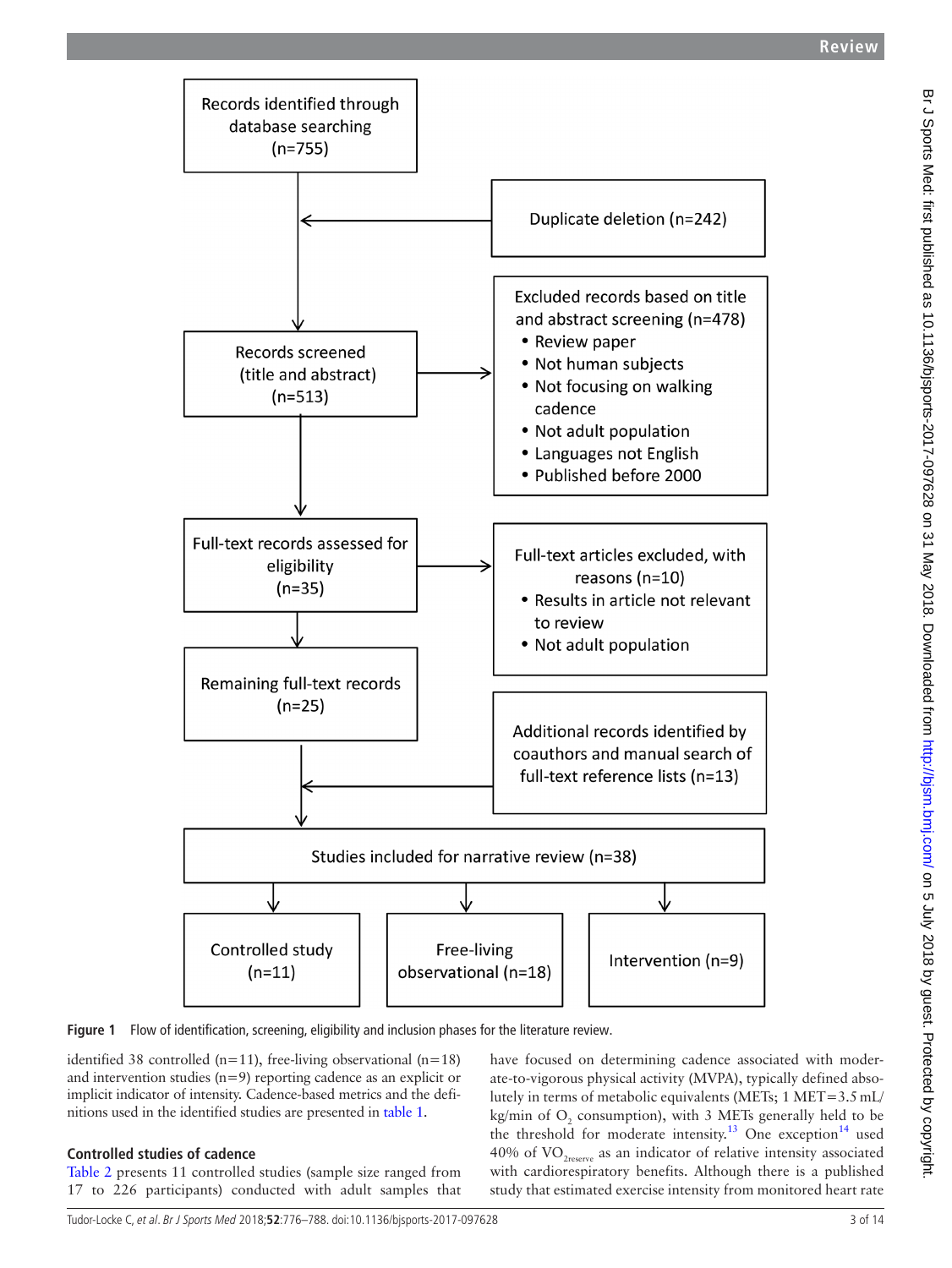<span id="page-3-0"></span>

| Table 1                            | Reported cadence-based metrics and their definitions                                                                                                                                                                                                |
|------------------------------------|-----------------------------------------------------------------------------------------------------------------------------------------------------------------------------------------------------------------------------------------------------|
| <b>Cadence-based metric</b>        | <b>Definition</b>                                                                                                                                                                                                                                   |
| Cadence                            | A gait parameter (ie, steps/min) <sup>6</sup><br>Indicative of a step accumulation pattern over<br>a 1 min time period <sup>3</sup><br>Alternative terms: step frequency, step rate,<br>stride frequency, stride rate or walking tempo <sup>3</sup> |
| Uncensored mean cadence            | Total raw steps accumulated over 1440 min,<br>divided by device wear time <sup>41</sup>                                                                                                                                                             |
| Censored mean cadence              | Total steps accumulated over 1440 min after<br>censoring steps taken at intensity <500 activity<br>counts/min, divided by device wear time <sup>41</sup>                                                                                            |
| Zero cadence                       | Non-movement during wear time <sup>23</sup><br>Indicative of sedentary time <sup>42</sup>                                                                                                                                                           |
| Peak 1 min cadence                 | Steps/min recorded for the highest single<br>minute in a day <sup>24</sup><br>Alternative terms: peak stride rate <sup>43</sup> or<br>maximum 1 min cadence <sup>44</sup>                                                                           |
| Peak 30 min cadence                | Average steps/min recorded for the 30 highest,<br>but not necessarily consecutive, minutes in a<br>$day^{24}$<br>Alternative term: peak activity index <sup>44</sup>                                                                                |
| Peak 60 min cadence                | Average steps/min recorded for the 60 highest,<br>but not necessarily consecutive, minutes in a<br>day <sup>24</sup>                                                                                                                                |
| Cadence bands                      | Organised cadences into bands of<br>approximately 20 step/min increments <sup>6</sup>                                                                                                                                                               |
| Total minutes at 1-19 steps/min    | Incidental movement <sup>6</sup>                                                                                                                                                                                                                    |
| Total minutes at 20-39 steps/min   | Sporadic movement <sup>6</sup>                                                                                                                                                                                                                      |
| Total minutes at 40-59 steps/min   | Purposeful steps <sup>6</sup>                                                                                                                                                                                                                       |
| Total minutes at 60-79 steps/min   | Slow walking <sup>6</sup>                                                                                                                                                                                                                           |
| Total minutes at 80-99 steps/min   | Medium walking <sup>6</sup>                                                                                                                                                                                                                         |
| Total minutes at 100-119 steps/min | Brisk walking <sup>6</sup>                                                                                                                                                                                                                          |
| Total minutes $\geq$ 120 steps/min | Including all faster ambulation <sup>6</sup>                                                                                                                                                                                                        |
| Total minutes > 0 steps/min        | Any movement <sup>6</sup>                                                                                                                                                                                                                           |
| Total minutes >19 steps/min        | Non-incidental movement <sup>6</sup>                                                                                                                                                                                                                |
| l ow cadence*                      | Two definitions: 1-60 steps/<br>min <sup>43</sup> and <30 steps/min <sup>44</sup>                                                                                                                                                                   |
| Moderate cadence*                  | Two definitions: 61-120 steps/min <sup>43</sup> and 30-60<br>steps/min <sup>44</sup>                                                                                                                                                                |
| High cadence*                      | Two definitions: ≥120 steps/min <sup>43</sup> and<br>>60 steps/min <sup>44</sup>                                                                                                                                                                    |
| Maximum 5 min cadence              | Average steps/min of the maximum number<br>of steps obtained over 5 continuous minutes<br>each day <sup>44</sup>                                                                                                                                    |
| Maximum 20 min cadence             | Average steps/min of the maximum number<br>of steps obtained over 20 continuous minutes<br>each day <sup>44</sup>                                                                                                                                   |
| Maximum 30 min cadence             | Average steps/min of the maximum number<br>of steps obtained over 30 continuous minutes<br>each day <sup>44</sup>                                                                                                                                   |
| Maximum 60 min cadence             | Average steps/min of the maximum number<br>of steps obtained over 60 continuous minutes<br>each day <sup>44</sup>                                                                                                                                   |

\*Values converted from stride rates by multiplying by 2.

response to increasing cadences, $15$  [table](#page-4-0) 2 only includes those studies that estimated intensity from indirect calorimetry. Eight studies reported measuring observed steps using a hand tally counter, the other three relied on a record of technology-detected steps taken. Nine studies reported cadences (measured in ostensibly healthy samples) associated with absolutely defined moderate intensity congruent with a heuristic value (ie, reasonably acceptable guiding value) of >100steps/min. A single study of unilateral transtibial amputees reported that a

cadence >85steps/min was associated with absolutely defined moderate intensity. [16](#page-12-11)

Most samples were relatively young with average ages <40 years. The two studies $14 \frac{17}{7}$  focused expressly on older adults presented conflicting findings. Peacock *et al*<sup>17</sup> reported that  $\sim$ 100 steps/min (exactly, 99 steps/min according to personal communication with Dr David Rowe, a coauthor on the study) was generally associated with absolutely defined moderate intensity at 3 METs (a conventional public health intensity marker) but was moderated by age and height (lower cadences with older ages and increased height). In contrast to the Peacock *et al*<sup>[17](#page-12-12)</sup> conclusion that advanced age moderated a *lower* cadence requirement for absolutely defined intensity at 3 METs, Serrano *et al*[14](#page-12-9) concluded that a *higher* cadence (ie, 115 steps/min) was associated with relatively defined moderate intensity measured at 40% of  $VO_{2reserve}$ , a cardiorespiratory fitness-based marker established from a prior maximum fitness test. The three studies that included estimates of absolutely defined vigorous intensity reported values congruent with a heuristic value of >130 steps/min associated with 6 METs in ostensibly healthy samples.  $18-20$ 

### **Free-living observational study of cadence**

Technology monitored cadence-based data were measured in terms of 1) mean steps/min for the whole day,<sup>4 21 22</sup> 2) time accumulated in different cadence bands<sup>6 23-25</sup> (ie, time spent at zero, 1–19, 20–39, 40–59 steps/min, etc) and/or above a specific cadence threshold indicative of at least moderate intensity (eg, 100 steps/min)[18 26 27](#page-12-13) and 3) peak cadence indicators (indices of 'best natural effort').<sup>[3](#page-12-1)</sup> Peak cadence indicator metrics include peak 1min cadence (the highest single recorded minute of steps in a day),  $2428$  peak 30 min cadence (an average of the highest, not necessarily consecutive, 30 min of a day)<sup>24 28</sup> and peak 60 min cadence (an average of the highest, not necessarily consecutive, 60 min of a day).  $24.29$ 

Detailed information of studies that have reported peak 1 min and 30 min cadences are presented in [table](#page-6-0) 3. Those studies presented data from approximately 7500 participants/patients. A variety of chronically ill populations as well as healthy participants were represented in these studies and included those adults aged up to  $\geq 90$  years. Ostensibly healthy adults aged <60 years had peak 1 min cadences of typically >100 steps/min. Relatively older and/or unhealthy individuals had lower peak 1 min cadences, sometimes in the 70 steps/min range. Smaller studies noted differences between men and women in peak 1 min cadence while studies with more participants did not. Peak 1 min cadence was higher on weekdays compared with weekends.<sup>[28](#page-12-15)</sup>

[Figure](#page-8-0) 2 is supplemental to [table](#page-6-0) 3 and graphically depicts peak 30 min cadences reported by age, sex, body mass index (BMI)-defined weight status, weekday versus weekend, day or by specified chronic illness or disability. Where multiple studies reported values based on the same data set, for example, National Health and Nutrition Examination Survey (NHANES), only a single study's data are presented. Across studies, peak 30min cadence was negatively associated with age. Peak 30min cadence was negatively associated with BMI, although individuals in the underweight BMI category had similar peak 30min cadences to those classified as obese. Individuals with one or more diseases had lower peak 30min cadences than ostensibly healthy individuals. Natural breaks in the data for peak 30min cadence are unclear. Relatively younger and/or healthy adults had peak 30min cadence values >70steps/min (sometimes >80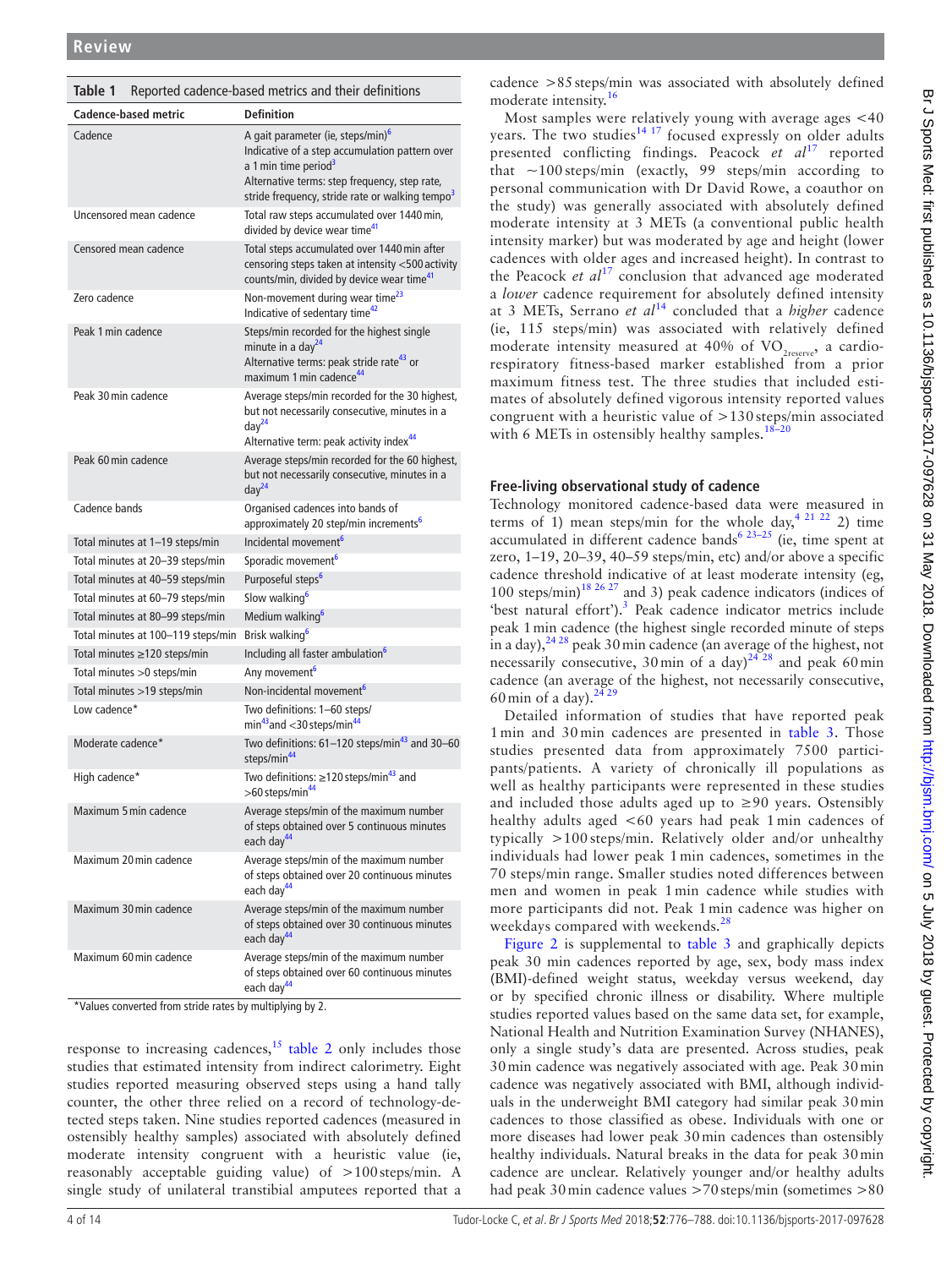<span id="page-4-0"></span>

|                                                              | Findings               | For men 96, 125 and 153 steps/min corresponding<br>to moderate (3 METs), hard (6 METs) and very<br>Roughly 100 steps/min for both for moderate-<br>hard (9 METs) intensity activity, respectively<br>For women 107, 136 and 162 steps/min,<br>intensity activity<br>respectively | For men 92, 101 and 102 steps/min, respectively<br>corresponding to 3 METs when using multiple<br>For all participants 89, 106 and 107 steps/min<br>Support 100 steps/min for moderate-intensity<br>regression, mixed modelling and ROC curve,<br>For women, 91, 111 and 115 steps/min,<br>respectively<br>respectively<br>activity<br>▲<br>▲<br>▲                                                                                                                  | Estimated steps/min decreased by -1.15 steps/min<br>for individuals 152.4-193.1 cm were from 111 to<br>Ranges of steps/min corresponding to leg length<br>100 steps/min corresponded to 3 METs<br>as leg length increased by 1 cm<br>85, respectively<br>$\blacktriangle$                                                                                                       | Findings concur with 100 steps/min for moderate-<br>Walking speeds at cadences of 80, 90, 100, 110<br>MET values for each cadence were 2.6, 2.8, 3.2,<br>and 120 steps/min were 2.6, 3.0, 4.0, 4.7 and<br>5.6 km/hour for both genders, respectively<br>3.7 and 4.6 METs, respectively<br>intensity activity<br>▲<br>▴<br>▲ | Cadence corresponding to 3 MET was 103 steps/<br>The range of 3 MET cadence in different heights<br>was from 90 to 113 steps/min for adults 198 to<br>152 cm, respectively<br>min<br>Δ                                                                       | For women, 99 and 135 steps/min were equivalent<br>Should walk at a pace of 100 steps/min to achieve<br>to moderate and vigorous intensity, respectively<br>For men, estimated steps/min were 94 and 125<br>for moderate (3 METs) and vigorous (6 METs)<br>intensity, respectively<br>moderate intensity<br>▲ | Continued<br>Cadences corresponding to 3 and 6 METs were<br>105 and 130 steps/min, respectively          |
|--------------------------------------------------------------|------------------------|----------------------------------------------------------------------------------------------------------------------------------------------------------------------------------------------------------------------------------------------------------------------------------|---------------------------------------------------------------------------------------------------------------------------------------------------------------------------------------------------------------------------------------------------------------------------------------------------------------------------------------------------------------------------------------------------------------------------------------------------------------------|---------------------------------------------------------------------------------------------------------------------------------------------------------------------------------------------------------------------------------------------------------------------------------------------------------------------------------------------------------------------------------|-----------------------------------------------------------------------------------------------------------------------------------------------------------------------------------------------------------------------------------------------------------------------------------------------------------------------------|--------------------------------------------------------------------------------------------------------------------------------------------------------------------------------------------------------------------------------------------------------------|---------------------------------------------------------------------------------------------------------------------------------------------------------------------------------------------------------------------------------------------------------------------------------------------------------------|----------------------------------------------------------------------------------------------------------|
|                                                              | Analytical strategy    | establish steps/min cut-point corresponding to<br>S,<br>Actual METs were calculated for each speed;<br>Regression equations generated were used<br>Linear regression was used to quantify the<br>relationship between steps/min and METs;<br>moderate intensity                  | mixed modelling-random coefficients models was<br>developed to take account of the data-dependence<br>to develop a prediction equation for generating a<br>Three analytic approaches: 1) multiple regression-<br>step counts from each treadmill speed were used<br>structure and 3) receiver operating characteristic<br>-optimal cut-point was examined<br>cut-point associated with moderate intensity; 2)<br>using sensitivity and specificity<br>(ROC) curves- | Random effects models were used to predict steps/<br>Model estimates were used to predict steps/min<br>corresponding to heights ranging from 5 ft. to 6<br>min from METs and participant anthropometric<br>Regression equations generated were used to<br>establish steps/min corresponding to 3 METs;<br>Actual METs were calculated for each speed;<br>measures;<br>ft. 6 in. | consumption by the appropriate caloric equivalent<br>Energy expenditure at each stage was calculated<br>Descriptive statistics were computed for the MET<br>by multiplying the average steady-state oxygen<br>obtained from the measured steady-state non-<br>protein respiratory exchange ratio value;<br>values           | regression equation to predict overground VO <sub>2</sub> from<br>Multiple regression analysis was used to develop a<br>Mixed model regression was used to develop an<br>equation determining the cadence cut-point<br>cadence and stride length indicators; | determine cadence cut-points at various intensities<br>Linear and non-linear regression analyses were<br>both used to develop prediction equations to                                                                                                                                                         | ROC curves were used to determine optimal<br>cadence cut-points                                          |
| (ie, MVPA/3 METs) measured with indirect calorimetry         | Protocol               | 6 min exercise bouts at three treadmill speeds<br>$(4.8, 6.4$ and $9.7$ km/hour)                                                                                                                                                                                                 | 6 min incremental walking bouts at 3.9, 4.8, 5.7<br>and 6.6 km/hour                                                                                                                                                                                                                                                                                                                                                                                                 | 6 min overground walking at 1.8, 2.7, 3.6, 4.5<br>and 5.4 km/hour                                                                                                                                                                                                                                                                                                               | 10 min treadmill walking bouts at cadences of<br>80, 90, 100, 110 and 120 steps/min                                                                                                                                                                                                                                         | Three treadmill and overground walking trials at<br>slow, medium, and fast walking speeds                                                                                                                                                                    | and 6.4 km/hour and running at 8.0, 9.7 and<br>10 min treadmill walking trials at 3.2, 4.8<br>11.3 km/hour                                                                                                                                                                                                    | Four 6 min bouts overground walking at 3.8,<br>4.8, 5.6 and 6.4 km/hour (50 m rectangular<br>track)      |
|                                                              | Measurement            | Steps: Yamax SW-200 pedometer,<br>Indirect calorimetry: Physiodyne<br>Instrument, Quogue, New York<br>(Yamax, Tokyo);                                                                                                                                                            | Steps: Yamax SW-200 pedometer<br>Indirect calorimetry: VacuMed<br>(Yamax, Tokyo);                                                                                                                                                                                                                                                                                                                                                                                   | Indirect calorimetry: K4, Cosmed, Italy<br>Steps: hand tally counter;                                                                                                                                                                                                                                                                                                           | 5<br>2400 metabolic cart, Consentiou<br>Indirect calorimetry: Trueman<br>Technologies, Sandy, Utah<br>Steps: hand tally counter;                                                                                                                                                                                            | Steps: hand tally counter;<br>Indirect calorimetry                                                                                                                                                                                                           | $\overline{5}$<br>Indirect calorimetry: TrueMax 24<br>Sandy, Utah<br>Steps: hand tally counter;                                                                                                                                                                                                               | Steps: hand tally counter;<br>Indirect calorimetry: Cortex MetaMax3B                                     |
| Cadence-based controlled study designs focusing on intensity | Sample characteristics | 18-39 years (25.4 $\pm$ 4.7 years for men,<br>A convenience adult sample;<br>$23.6 \pm 3.4$ years for women)<br>25 men, 25 women                                                                                                                                                 | Community Latino adult sample;<br>39 men, 58 women;<br>$32.1 \pm 10.6$ years                                                                                                                                                                                                                                                                                                                                                                                        | $20 - 40$ years (26.4 $\pm$ 4.6 years)<br>9 men, 11 women;<br>Healthy adults;                                                                                                                                                                                                                                                                                                   | $23.3 \pm 3.9$ years (24.2 $\pm$ 4.0 for men and<br>A convenience sample of physically<br>$22.4 \pm 3.5$ for women)<br>50 men, 50 women;<br>active adults;                                                                                                                                                                  | University employees and their families;<br>18-64 years (32.9±12.4 years)<br>37 men, 38 women;                                                                                                                                                               | $28.8\pm6.8$ years $(27.1\pm3.1)$ years for men<br>A convenience sample of physically<br>and 30.3±8.9 years for women)<br>active university students;<br>9 men, 10 women;                                                                                                                                     | Recreationally active community<br>Chinese adults sample;<br>117 men, 109 women;<br>$21.7 \pm 0.2$ years |
| Table 2                                                      | Reference              | Tudor-Locke <sup>18</sup><br>2005                                                                                                                                                                                                                                                | Marshall <sup>26</sup><br>2009                                                                                                                                                                                                                                                                                                                                                                                                                                      | Beets <sup>45</sup><br>2010                                                                                                                                                                                                                                                                                                                                                     | Nielson <sup>1</sup><br>2011                                                                                                                                                                                                                                                                                                | Rowe <sup>46</sup><br>2011                                                                                                                                                                                                                                   | Abel <sup>19</sup><br>2011                                                                                                                                                                                                                                                                                    | $Wang20$<br>2013                                                                                         |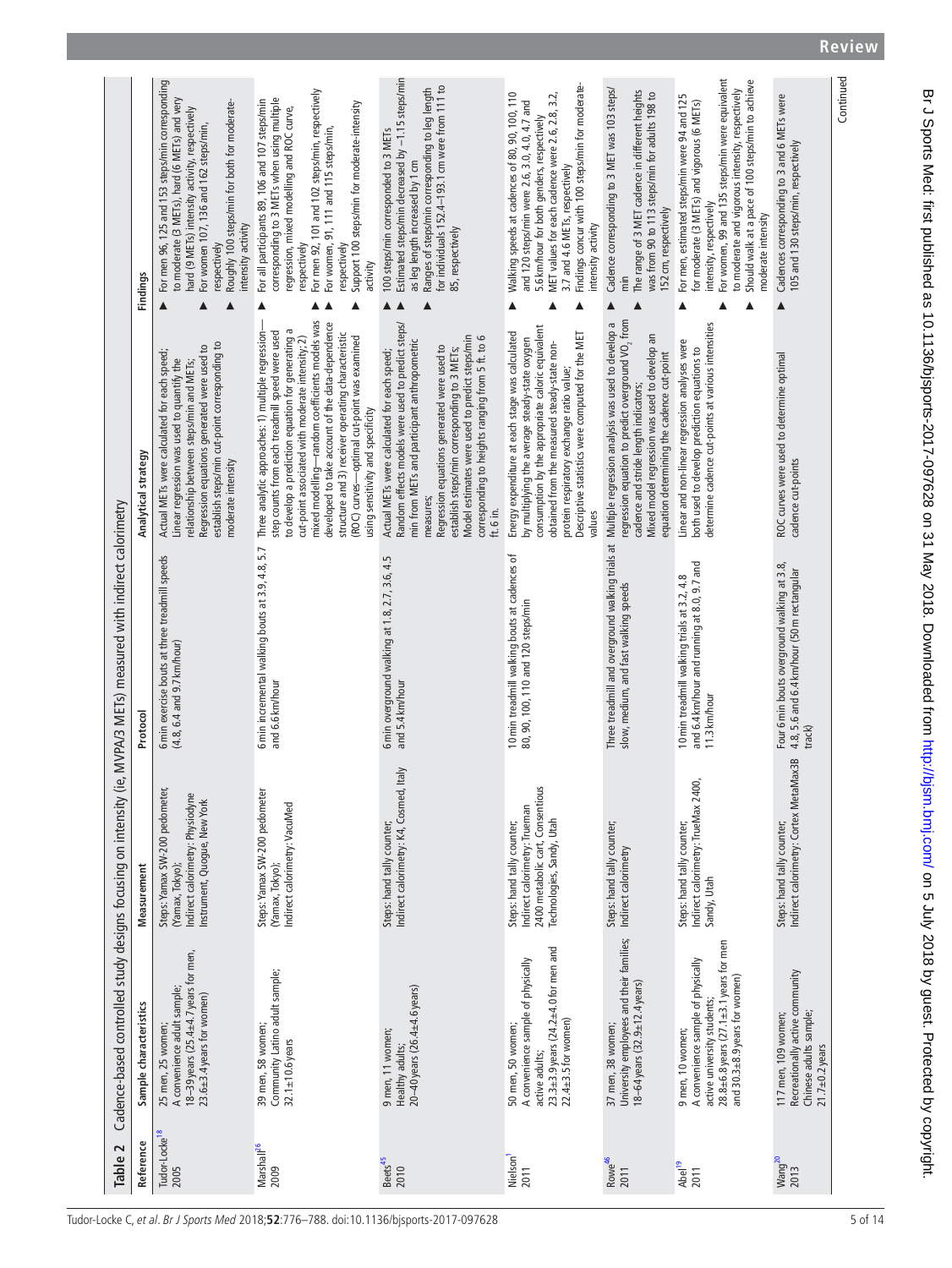| Table 2 Continued             |                                                                                                                                                                                                                                      |                                                                                                                         |                                                                                                                                                                                                                                                     |                                                                                                                                                                                                     |                                                                                                                                                                                                 |
|-------------------------------|--------------------------------------------------------------------------------------------------------------------------------------------------------------------------------------------------------------------------------------|-------------------------------------------------------------------------------------------------------------------------|-----------------------------------------------------------------------------------------------------------------------------------------------------------------------------------------------------------------------------------------------------|-----------------------------------------------------------------------------------------------------------------------------------------------------------------------------------------------------|-------------------------------------------------------------------------------------------------------------------------------------------------------------------------------------------------|
| Reference                     | Sample characteristics                                                                                                                                                                                                               | Measurement                                                                                                             | Protocol                                                                                                                                                                                                                                            | Analytical strategy                                                                                                                                                                                 | Findings                                                                                                                                                                                        |
| Rowe <sup>47</sup><br>2013    | 25 currently inactive adults;<br>16-64 years $(34\pm13)$ years)                                                                                                                                                                      | Indirect calorimetry: Cosmed, Italy and<br>Steps: hand tally counter;<br>AEI Technologies, USA                          | paced 'brisk' walk and moderate-paced (with<br>A moderate intensity (4.3 km/hour) treadmill<br>Overground walking trial: a 10 min self-<br>metronome prompt) walk<br>walking trial;                                                                 | $\blacktriangle$<br>repeated measures analyses of variance were used<br>Single-sample t-test, repeated measures t-test,<br>Cohen's d, Bland-Altman plots and one-way<br>to determine study outcomes | ► Cadence corresponding to 3.88±0.53 METs was<br>Cadences during self-paced brisk walking and<br>metronome-paced walking were 124±8 and<br>114±8 steps/min, respectively<br>$114\pm8$ steps/min |
| Rowe <sup>16</sup><br>2014    | 17 unilateral transtibial amputees<br>$52.2 \pm 12.9$ years<br>(TTAs);                                                                                                                                                               | Woburn,<br>Indirect calorimetry: Servomex,<br>Steps: hand tally counter;<br>Massachusetts                               | corresponding to approximately 50% maximal<br>Two 5 min walking trials around a speed<br>age-predicted HR                                                                                                                                           | Linear regression was used to develop prediction<br>equations to determine intensity from cadence                                                                                                   | 86 steps/min corresponded to 3 MET intensity                                                                                                                                                    |
| Peacock <sup>17</sup><br>2014 | $60 - 87$ years $(71.3 \pm 12.4$ years)<br>29 women;                                                                                                                                                                                 | The<br>Indirect calorimetry: Zoetermeer,<br>Steps: hand tally counter;<br>Netherlands                                   | slow, medium and fast speeds (order was<br>4 min treadmill walking at self-selected<br>counterbalanced)                                                                                                                                             | A regression model (model 2 in the paper) was used $\blacktriangleright$ Predicted cadence corresponding to 3 METs was<br>to predict moderate-intensity cadence                                     | by age and height (lower cadences with older ages<br>approximately 99 steps/min, which was moderated<br>and increased height)                                                                   |
| Serrano <sup>14</sup><br>2017 | $(68.1 \pm 8.6$ years) and 61 for algorithm<br>121 apparently healthy older adults,<br>60 for algorithm development<br>validation (69.1 $\pm$ 7.1 years)<br>$68.6 \pm 7.8$ years;<br>49 men;                                         | Steps: step sensor+Garmin FR60 (Foot<br>Indirect calorimetry: a portable<br>Pod, Garmin Rome, Italy);<br>metabolic cart | achieving 40% of VO <sub>2essove</sub> and 2 min walking at<br>Visit 1—walking test on a treadmill to achieve<br>maximal capacity (VO <sub>2004)</sub> within 10-12 min;<br>Visit 2—200 m flat surface walking test until<br>the targeted intensity | cadence at 40% VO $_{2\text{recon}}$ from height, body weight,<br>Linear regression was used to predict walking<br>body mass index and cadence at self-selected<br>walking speed                    | Mean walking cadence was 115±10 steps/min<br>corresponding to relatively defined moderate<br>intensity (40% of VO $_{2$ <sub>reserv</sub> e) based on a prior<br>maximum fitness test           |
| original manuscript.          | HRR, heartrate reserve; MET, metabolic equivalent; MVPA, moderate-to-vigorous intensity physical activity; NR, not reported.<br>MET values presented for the Nielson e <i>t al (2011)</i> study were calculated by dividing 150 from |                                                                                                                         |                                                                                                                                                                                                                                                     | the recorded values of MET-minute (150 minutes) in the original article. <sup>45</sup> Walking speeds were converted into kilometers perhour if other metrics were used in the                      |                                                                                                                                                                                                 |

steps/min), whereas relatively older and/or unhealthy individuals had peak 30min cadence values <70steps/min.

# **Intervention studies**

Nine studies [\(table](#page-9-0) 4) either provided cadence-based recommendations as part of an intervention  $(n=5)$  or used cadencebased metrics to analyse accelerometer data  $(n=4)$ . At this early stage in intervention research, cadence-based metrics appear to be readily sensitive to physical activity intervention. An additional focus on manipulating cadence in step-based interventions appears to increase speed of walking and engagement in continuous bouts, but does not seem to lead to more daily steps or consistently to more total time in MVPA. Most studies were at high risk of selection, performance, detection and attrition bias ([table](#page-11-0) 5), indicating an overall high risk of bias (poor internal validity) ([table](#page-11-0) 5).

# **Discussion**

The surge of availability of commercial wearable technologies capable of detecting minute-by-minute step accumulation patterns presents an opportunity to provide cadence-based values to guide and monitor healthful ambulatory activity. Because people wear these devices increasingly frequently, there is a need for guidance on how to monitor and interpret these data. However, such devices are not absolutely necessary to track cadence as it can be simply determined by manually counting the number of steps accumulated during a 1 min period (or 15 s multiplied by 4, or 10 s multiplied by 6) or more crudely by dividing the total number of steps accumulated during a bout of exercise by the duration of the bout (eg, 3000 steps/30 min=100 steps/min). Cadence may also be shaped using rhythmic auditory cues (eg, a metronome) or music. $3031$ Therefore, the use of cadence as a marker of physical activity intensity may have clinical and practical value. Furthermore, there is potential for it to be effectively combined with steps/ day (an indicator of ambulatory volume) and time spent at zero cadence (an indicator of non-ambulatory or sedentary time) to provide an integrated snapshot of different aspects of human movement/non-movement behaviour.<sup>3</sup>

# **Controlled studies of cadence**

Perhaps the most compelling observation that can be made is that, despite acknowledged interindividual variability, there is remarkable consistency supporting  $\approx$  100 steps/min as a heuristic value associated with the threshold for absolutely defined moderate intensity in ostensibly healthy individuals without movement impairments. This overall consistent finding for a broad heuristic moderate-intensity benchmark value is in stark contrast to the prevailing situation of 'cut-point wars' associated with waist and wrist worn accelerometer-determined activity counts, where consensus regarding values associated with intensity markers have proven elusive.

Two studies (Peacock *et al*<sup>[17](#page-12-12)</sup> and Serrano *et al*<sup>[14](#page-12-9)</sup> examined the influence of age on the relationship between cadence and intensity, and reported conflicting findings. The discrepancy is most apparently due to a combination of differences in sample ages and employed definitions of moderate intensity; the need for a maximum fitness test to establish a relative intensity index makes the Serrano approach less practical for non-research purposes (ie, public health applications). A higher cadence might be required for older adults to achieve moderate intensity,  $33$  however, our findings do not support this suggestion, at least in terms of absolutely defined moderate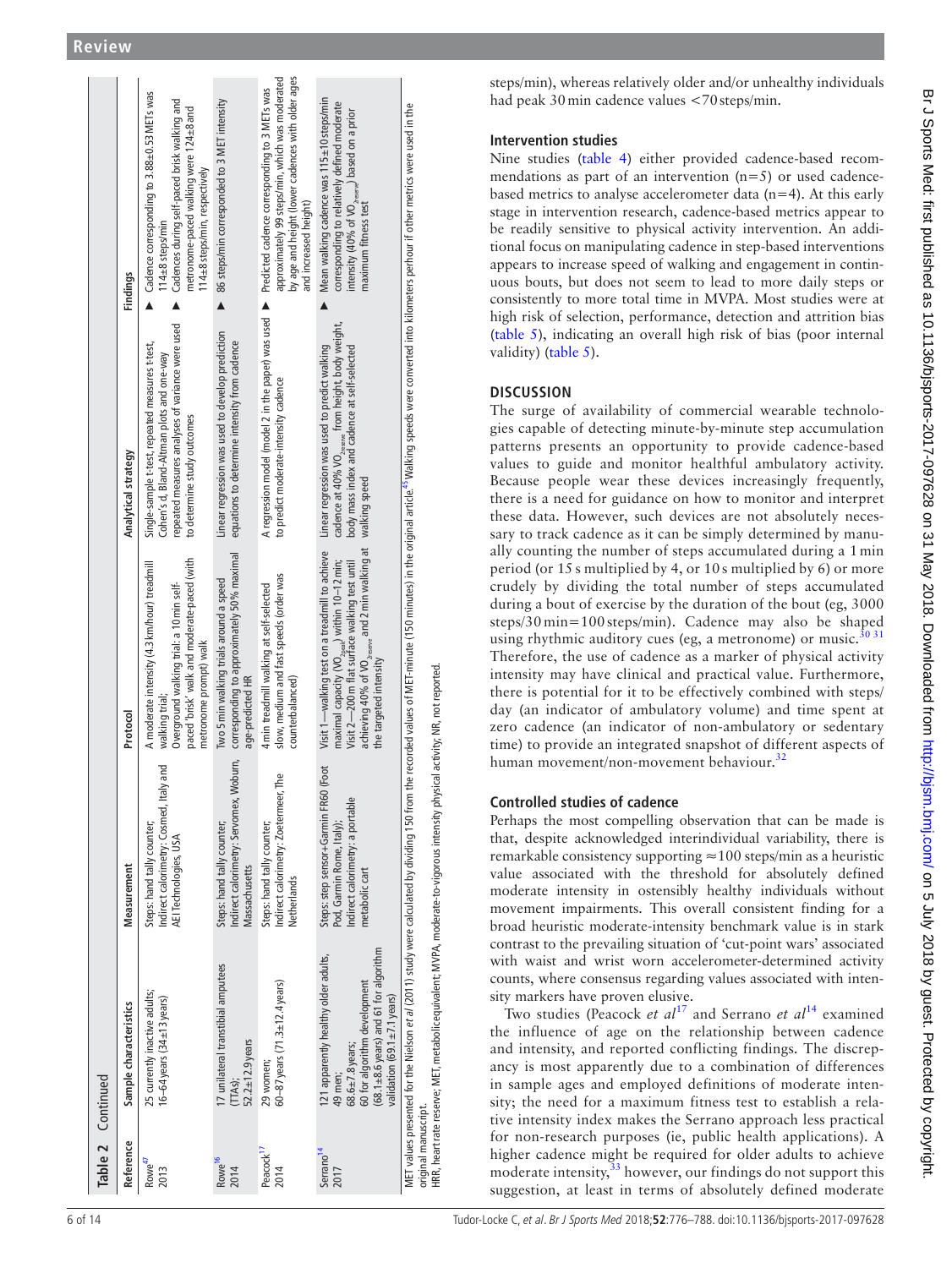<span id="page-6-0"></span>

| w<br><b>Table</b>                  | Mean values for peak 1 min and 30 min cadences                                                                                                                                                                                                                                           |                                                                                         |                                           |                                                                                                                                                                                                                       |                                                                                                                                                                                                                   |
|------------------------------------|------------------------------------------------------------------------------------------------------------------------------------------------------------------------------------------------------------------------------------------------------------------------------------------|-----------------------------------------------------------------------------------------|-------------------------------------------|-----------------------------------------------------------------------------------------------------------------------------------------------------------------------------------------------------------------------|-------------------------------------------------------------------------------------------------------------------------------------------------------------------------------------------------------------------|
| Reference                          | Sample                                                                                                                                                                                                                                                                                   | Instrument                                                                              | Monitoring frame                          | Peak 1 min cadence<br>(steps/min)                                                                                                                                                                                     | Peak 30 min cadence<br>(steps/min)                                                                                                                                                                                |
| Gardner <sup>44</sup><br>2007      | 50-90 years (64±12 years for control group and 66±12 years for IC<br>129 healthy controls matched for age, gender, race;<br>98 participants with intermittent claudication (IC),<br>group)                                                                                               | StepWatch 3, Cyma, Mountlake Terrace,<br>Washington                                     | 1 week                                    | Healthy 99.0±13.6*<br>$IC90.8 + 14.0*$<br>$\blacktriangle$ $\blacktriangle$                                                                                                                                           | Healthy 61.6±14.8*<br>IC 52.4 $\pm$ 17.0*<br>$\triangle$                                                                                                                                                          |
| Mudge <sup>48</sup><br><b>2008</b> | 40 participants >6 months poststroke;<br>$69.2 \pm 12.6$ years                                                                                                                                                                                                                           | StepWatch Activity Monitor (Orthocare<br>Innovations, Mountlake<br>Terrace, Washington) | separated by 1 week<br>Two 3-day periods, | $81 + 25$<br>▲                                                                                                                                                                                                        | $58 + 22$<br>$\blacktriangle$                                                                                                                                                                                     |
| Gardner <sup>49</sup> 2008         | 133 patients with intermittent claudication;<br>$50-90$ years $(67±10$ years)                                                                                                                                                                                                            | StepWatch 3, Cyma, Mountlake Terrace,<br>Washington                                     | 1 week                                    | $92.2 \pm 10.8$ <sup>*</sup><br>▲                                                                                                                                                                                     | $56.6 \pm 14.6*$                                                                                                                                                                                                  |
| Gardner <sup>2</sup><br>2010       | 40 men, 41 women with peripheral artery disease limited by IC; men<br>66.3±10.0 years, women 64.1±10.9 years                                                                                                                                                                             | StepWatch 3 (Cyma, Mountlake Terrace,<br>Washington)                                    | 1 week                                    | Women 86.2±11.4* <sup>†</sup><br>Men 94.4±11.4* <sup>,†</sup><br>▲<br>▲                                                                                                                                               | Women 52.6±15.4* <sup>,†</sup><br>Men $62 \pm 15.4$ <sup>**+</sup><br>▲                                                                                                                                           |
| Mudge <sup>50</sup><br>2010        | $18 - 49$ years $(27.7 + 8.9$ years)<br>15 men, 15 women;<br>30 healthy adults;                                                                                                                                                                                                          | Innovations, Mountlake Terrace, Washington)<br>StepWatch Activity Monitor (Orthocare    | separated by 1 week<br>Two 3-day periods, | $111.8 + 9.3$<br>▲                                                                                                                                                                                                    | $82.3 \pm 12.7$                                                                                                                                                                                                   |
| Parker <sup>51</sup><br>2010       | 27 community-dwelling participants with lower limb amputations, fit<br>$20 - 89$ years $(55.2 \pm 15.8$ years)<br>with prostheses for >1 year;                                                                                                                                           | Step Activity Monitor (SAM)                                                             | 1 week                                    | $\widetilde{\Xi}$                                                                                                                                                                                                     | 48.6±22.2<br>▲                                                                                                                                                                                                    |
| Tudor-Locke <sup>52</sup> 2012     | 3522 NHANES participants;<br>20+ years                                                                                                                                                                                                                                                   | ActiGraph 7164                                                                          | 1 week                                    | 20-29 years 106.6<br>30-59 years 104.3<br>60-69 years 94.2<br>$70+$ years 81.5<br>Women 100.5<br>Men 100.9<br>$\blacktriangle$                                                                                        | 20-29 years 76.8<br>30-59 years 75.2<br>60-69 years 65.2<br>$70+$ years 52.6<br>Women 69.6<br>Men 73.7                                                                                                            |
| Tudor-Locke <sup>25</sup> 2012     | $20 - 36$ years $(26.4 \pm 4.6$ years)<br>20 men, 34 women;<br>54 healthy adults;                                                                                                                                                                                                        | ActiGraph GT1M                                                                          | 1 week                                    | ž                                                                                                                                                                                                                     | Women 79.9±27.0<br>Total 81.5±25.9<br>Men 84.2±24.3                                                                                                                                                               |
| Nguyen <sup>53</sup> 2012          | 183 patients with cardiopulmonary illnesses: 63 patients (mean age of StepWatch 3 Activity Monitor (SAM)<br>67.0±9.3 years) with chronic obstructive pulmonary disease (COPD),<br>60 heart failure (60.5±10.8 years), and 60 implantable cardioverter<br>defibrillator (55.4±11.6 years) |                                                                                         | 1 week                                    |                                                                                                                                                                                                                       | Cardiac dysrhythmias 85±18<br>Heart failure 71±20<br>COPD $57\pm16$<br>Total $71 \pm 21$                                                                                                                          |
| Tudor-Locke <sup>23</sup> 2013     | $61-81$ years (70.86±9.16 years for men and $67.38\pm4.31$ years for<br>15 community-dwelling older adults;<br>7 men, 8 women;<br>women)                                                                                                                                                 | ActiGraph GT3X+                                                                         | 1 week                                    | Women 96.7±19.7<br>Men 106.5±16.3<br>$\blacktriangle$ $\blacktriangle$                                                                                                                                                | Women 67.9±26.0<br>Men 78.3±11.1                                                                                                                                                                                  |
| Schuna <sup>4*</sup><br>2013       | 3725 NHANES participants;<br>1770 men, 1955 women;<br>$20 + years$                                                                                                                                                                                                                       | ActiGraph 7164 (ActiGraph, Pensacola, Florida)                                          | 1 week                                    | MVPA≥150 min/wk 105.3±31.21<br>MVPA<150 min/wk 94.3±29.21<br>LTSB<3 hours/day 104.4±29.5†<br>LTSB≥3 hours/day 97.4±39.7+<br>UODA (SWLC) 102.2±32.21<br>UODA (Sit) 96.1±29.1†<br>Total 100.8±36.6†<br>$\blacktriangle$ | MVPA≥150 min/wk 76.8±44.61<br>MVPA<150 min/wk 64.0±25.0t<br>LTSB $\geq$ 3 hours/day 68.2 $\pm$ 44.11<br>LTSB<3 hours/day $75.2 \pm 33.8$ t<br>UODA (SWLC) 73.3±37.5†<br>UODA (Sit) 65.9±35.0+<br>Total 71.6±42.7† |
| Schuna <sup>54</sup><br>2013       | 143 community-dwelling, participants with no dementia;<br>58-92 years (71.9±7.9 years)<br>43 men, 100 women;                                                                                                                                                                             | ActiGraph GT3X+                                                                         | 1 week                                    | ã                                                                                                                                                                                                                     | Women 63.3±25.5<br>Total 63.6±24.6<br>Men 64.4±22.7                                                                                                                                                               |
| Gardner <sup>22</sup> 2013         | 10-30 years (17.9±5.5 years for control group and 17.2±5.5 years for<br>45 metabolic syndrome (MS) group;<br>250 healthy subjects;<br>205 control group;<br>MS group)                                                                                                                    | StepWatch 3, Orthocare Innovations, Oklahoma<br>City, Oklahoma                          | 1 week                                    | Metabolic syndrome group 102.4±13.2*<br>Control group 110±12.6*<br>▲▲                                                                                                                                                 | Control group $81 \pm 16.8$ *<br>MS group 72.4±15.8*                                                                                                                                                              |
| Gonzales <sup>55</sup><br>2014     | 45 recreationally active young adults;<br>$18-31$ years $(22\pm 3)$ years)<br>22 men, 23 women;                                                                                                                                                                                          | ActiGraph GT3X+                                                                         | 1 week                                    | E                                                                                                                                                                                                                     | Continued<br>$98 + 25$<br>▲                                                                                                                                                                                       |
|                                    |                                                                                                                                                                                                                                                                                          |                                                                                         |                                           |                                                                                                                                                                                                                       |                                                                                                                                                                                                                   |

Br J Sports Med: first published as 10.1136/bjsports-2017-097628 on 31 May 2018. Downloaded from http://bjsm.bmj.com/ on 5 July 2018 by guest. Protected by copyright. Br J Sports Med: first published as 10.1136/bjsports-2017-097628 on 31 May 2018. Downloaded from Antp://bjsm.bmj.com/ on 5 July 2018 by guest. Protected by copyright.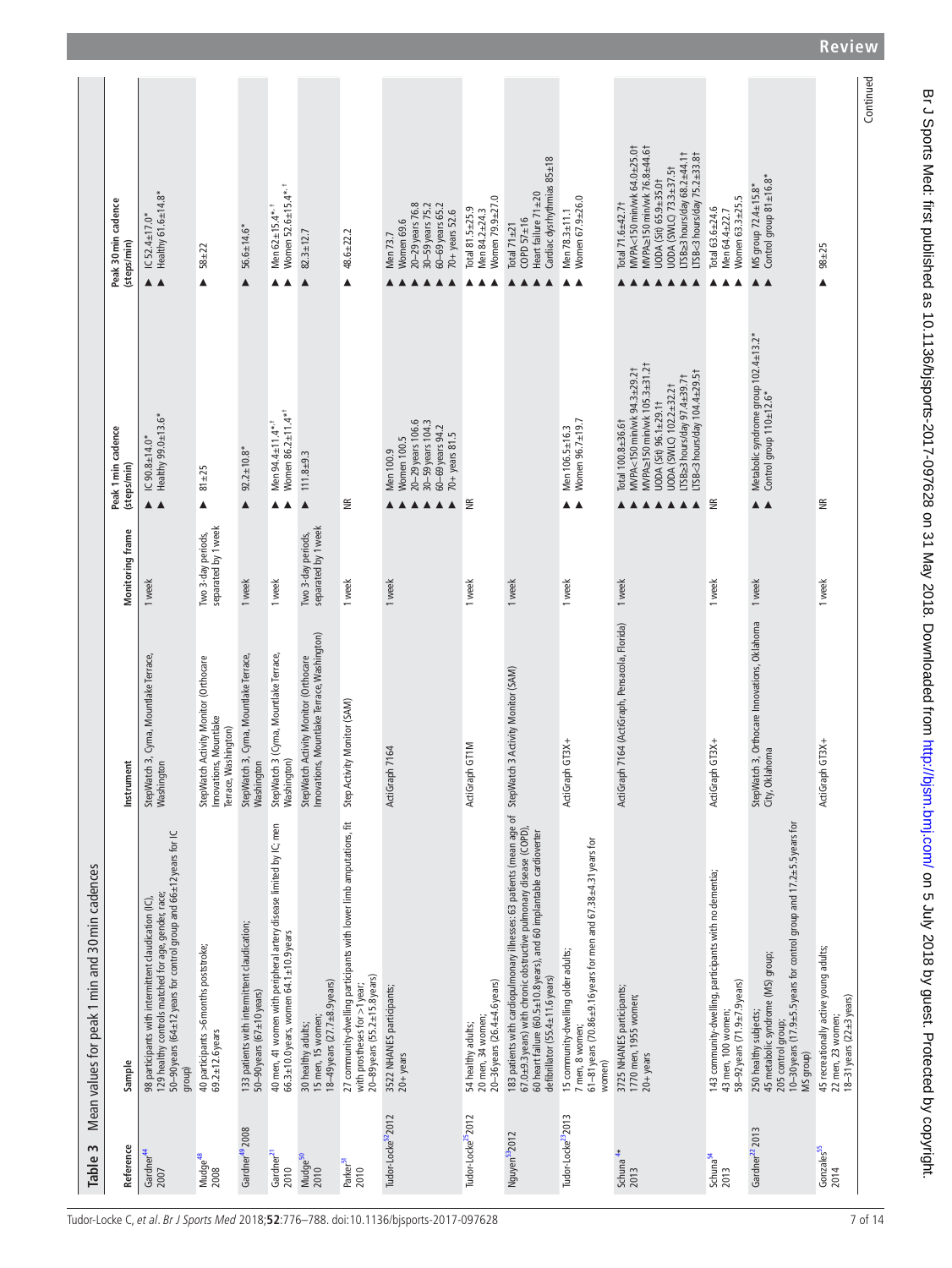| Continued<br>Table 3           |                                                                                                                                                                                                                                                                                                                                                                                                |                 |                  |                                                                                                                                                                                                                                                                       |                                                                                                                                             |
|--------------------------------|------------------------------------------------------------------------------------------------------------------------------------------------------------------------------------------------------------------------------------------------------------------------------------------------------------------------------------------------------------------------------------------------|-----------------|------------------|-----------------------------------------------------------------------------------------------------------------------------------------------------------------------------------------------------------------------------------------------------------------------|---------------------------------------------------------------------------------------------------------------------------------------------|
| Reference                      | Sample                                                                                                                                                                                                                                                                                                                                                                                         | Instrument      | Monitoring frame | Peak 1 min cadence<br>(steps/min)                                                                                                                                                                                                                                     | Peak 30 min cadence<br>(steps/min)                                                                                                          |
| Gonzales <sup>56</sup> 2015    | 43 community-dwelling older adults;<br>60-78 years (67.3 $\pm$ 5.3 years)<br>18 men, 25 women;                                                                                                                                                                                                                                                                                                 | ActiGraph GT3X+ | 1 week           | $\frac{R}{R}$                                                                                                                                                                                                                                                         | Women 77.2±29.5<br>Men 76.8±25.0<br>Total 77.0±27.3                                                                                         |
| Kang <sup>28</sup><br>2016     | 1282 NHANES participants;<br>646 men, 636 women;<br>$17 + years$                                                                                                                                                                                                                                                                                                                               | ActiGraph 7164  | 1 week           | $-Wk$ days 101.5 $\pm$ 21.6<br>$-$ Wkdays 101.2 $\pm$ 17.2<br>Wkend 97.6±22.8<br>$-Wkend 96.6 \pm 18.7$<br>Women 100.4±20.6<br>Total 100.2±18.6<br>Men 99.9±16.4                                                                                                      | $-Wk$ days 74.4 $\pm$ 27.8<br>Wkdays 71.3±32.2<br>Wkend 68.5±29.0<br>Wkend 65.8±33.0<br>Women 69.7±30.7<br>Men 72.7±26.6<br>Total 71.2±28.7 |
| Gonzales <sup>56</sup><br>2015 | 19 men, 24 women;<br>43 older adults;<br>$60 - 78$ years                                                                                                                                                                                                                                                                                                                                       | ActiGraph GT3X+ | 1 week           | Higher 1 min peak cadence group (>105 steps/<br>min) 121 .5±14.4)<br>Lower 1 min peak cadence group (<105 steps/<br>Higher total daily step group (>7500 steps)<br>Lower total daily step group (<7500 steps)<br>min) 88.6±8.2<br>$123.1 \pm 16.8$<br>$96.7 \pm 15.0$ | $\widetilde{z}$                                                                                                                             |
| Webber <sup>57</sup> 2017      | 32 preoperative (11 men, 21 women, 69.9±5.3 years), 38 1-year<br>postoperative participants with TKA (16 men, 22 women,<br>70 older adults;<br>$67.9 \pm 7.3$ years)                                                                                                                                                                                                                           | ActiGraph GT3X+ | 1 week           | Postoperative 91.5±20.6<br>Preoperative 70.0±23.7                                                                                                                                                                                                                     | Postoperative 55.6 (31.0)#<br>Preoperative 35.9 (19.3)#                                                                                     |
| #Median (IQR).                 | LTSB, leisure time sedentary behaviour; MVPA, moderate-to-vigorous intensity physical activity; min/wk,<br>JODA, usual occupational/domestic activity; wkend, weekend; wkday, weekday.<br>Tudor-Locke et al (2012) did not report SD values in their original article.<br>15D determined by converting from reported SEs for means.<br>*Converted from reported strides/min by multiplying by2 |                 |                  | minutes per week; NHANES, National Health and Nutrition Examination Survey; NR, not reported; sit, mostly sitting; SWLC, stand, walk, lift or carry; TKA, total knee arthroplasty;                                                                                    |                                                                                                                                             |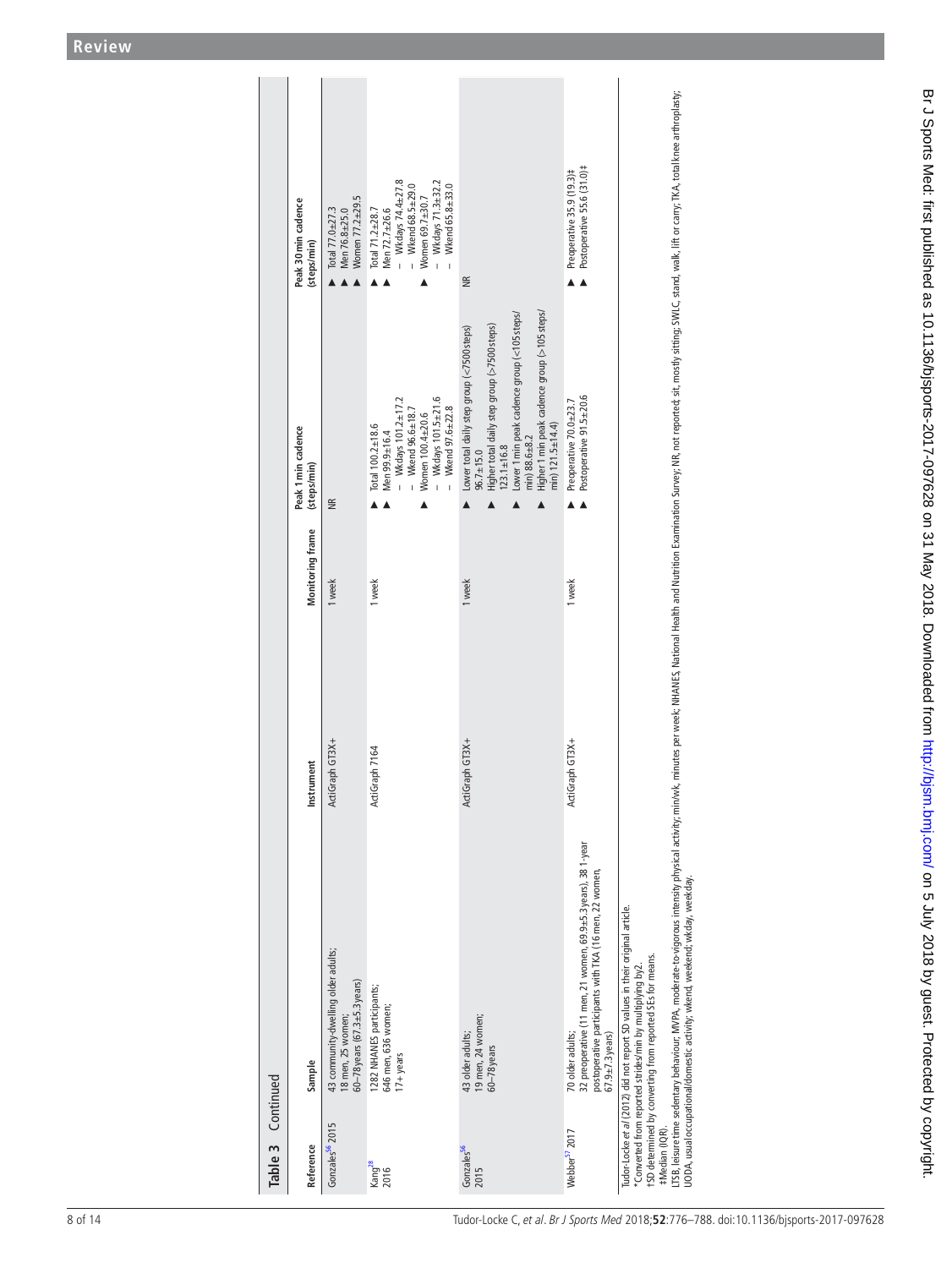

<span id="page-8-0"></span>COPD, chronic obstructive pulmonary disease; HF, heartfailure; IC, intermittentclaudication; LLA, lower limb amputations; MS, metabolicsyndrome; PS, poststroke; yrs, years. \*BMI determined by weighted average obesity classes for obesity class I (30–34.9), II (35–39.9) and III (≥40).

intensity. While older adults have the *capacity* to walk above 100 steps/min in both laboratory and free-living setting, this does not imply that older adults *require* a higher cadence to achieve moderate intensity.<sup>17 23</sup> Instead, older adults (especially those of advanced age) might require a relatively lower cadence to achieve moderate intensity, although it may be premature to make any firm conclusions due to the limited data available. The CADENCE-Adults study (ClinicalTrials. gov: NCT02650258; in progress) will provide more information to guide specific benchmark values.

Initial evidence suggests that >130 steps/min may be similarly useful as a threshold value indicative of vigorous intensity (ie,  $\geq 6$  METs) ambulatory activity. To clarify, achieving 100 or 130 steps/min are both achievable targets for osten-sibly healthy adults. The Compendium of Physical Activities<sup>[34](#page-12-32)</sup> indicates that walking at 2.5 mph (4.0 km/hour) is a moderate (3 MET)-intensity activity (code 17170). Using the metabolic equations provided for walking energy expenditure provided by the American College of Sports Medicine,  $35$  3 METs corresponds to a walking speed of 2.6 mph (4.2 km/hour). From a controlled treadmill trial of walking at 3.0 and 4.0 mph (4.8 and 5.4 km/hour) in 50 young adults,  $^{18}$  $^{18}$  $^{18}$  3 METs was the energy expenditure predicted for a speed of 2.7 mph (4.3 km/hour). From a controlled study of overground walking at speeds between 2.0 and 4.0 mph (3.2 and 6.4 km/hour), 3 METs was the predicted energy expenditure when walking at 2.7 mph  $(4.3 \text{ km/hour})$ .<sup>36</sup> These data suggest that moderate-intensity walking reliably occurs at a speed of 2.6–2.7 mph (4.2–4.3 km/ hour). In addition, slow to fast walking speeds  $\approx 2.0-4.0$  mph or 3.2–6.4 km/hour, respectively) correspond to a cadence range of 96–134 steps/min,<sup>[5](#page-12-3)</sup> further emphasising the practical relevance of 100 steps/min but also 130 steps/min as heuristic cadence-intensity threshold values useful for communicating, prescribing and/or evaluating ambulatory intensity. Although

further research is needed to more firmly establish a consistent threshold value for vigorous intensity.

### **Free-living observational study of cadence**

Mean steps/min represents a daily average value that is shaped by the naturally large amount of time spent at zero cadence (both individually and on a population level). As a result, it is very low in absolute magnitude (US adults >20 years of age accumulate an average of 7.7 daily steps/min<sup>[4](#page-12-2)</sup>). Expressed in terms of average time spent in different cadence bands during daily wearing time, the US adults also accumulate  $\approx$  4.8 hours at zero cadence,  $\approx 8.7$  hours at 1–59 steps/min,  $\approx 16$  min at cadences of 60–79 steps/min,  $\approx$  8 min at 80–99 steps/min,  $\approx$ 5 min at 100–119 steps/min and  $\approx$  2 min at 120+ steps/min.<sup>[6](#page-12-4)</sup> Although the US adults average approximately 30 min daily at cadences >60 steps/min, time spent at cadences >100 steps/ min are low at the population level (3.6% prevalence of averaging at least  $30 \text{min/day} \ge 100 \text{ steps/min}$ . Relative to the approximately 1000 waking minutes available in a day, $37$  it is apparent that for most people, daily continuous, rhythmic walking of at least moderate intensity is quite rare. With so many zero scores for time at this cadence level, analysts will be tempted to simply categorise monitored samples according to whether or not an individual accumulates any time at >100 steps/min. The problem is that this approach misses the opportunity to explore the greater range of individual cadence-based behaviour. Furthermore, although ambulating at a cadence >100 steps/min appears to be a heuristic value congruent with moderate-intensity activity, it remains possible that various health benefits can be realised with lower step accumulation patterns and thus intensities captured as time spent above lower cadence values (eg, >60 steps/min and/or patterns of interrupting zero cadence sequences). This requires further evaluation. However, this approach to setting lower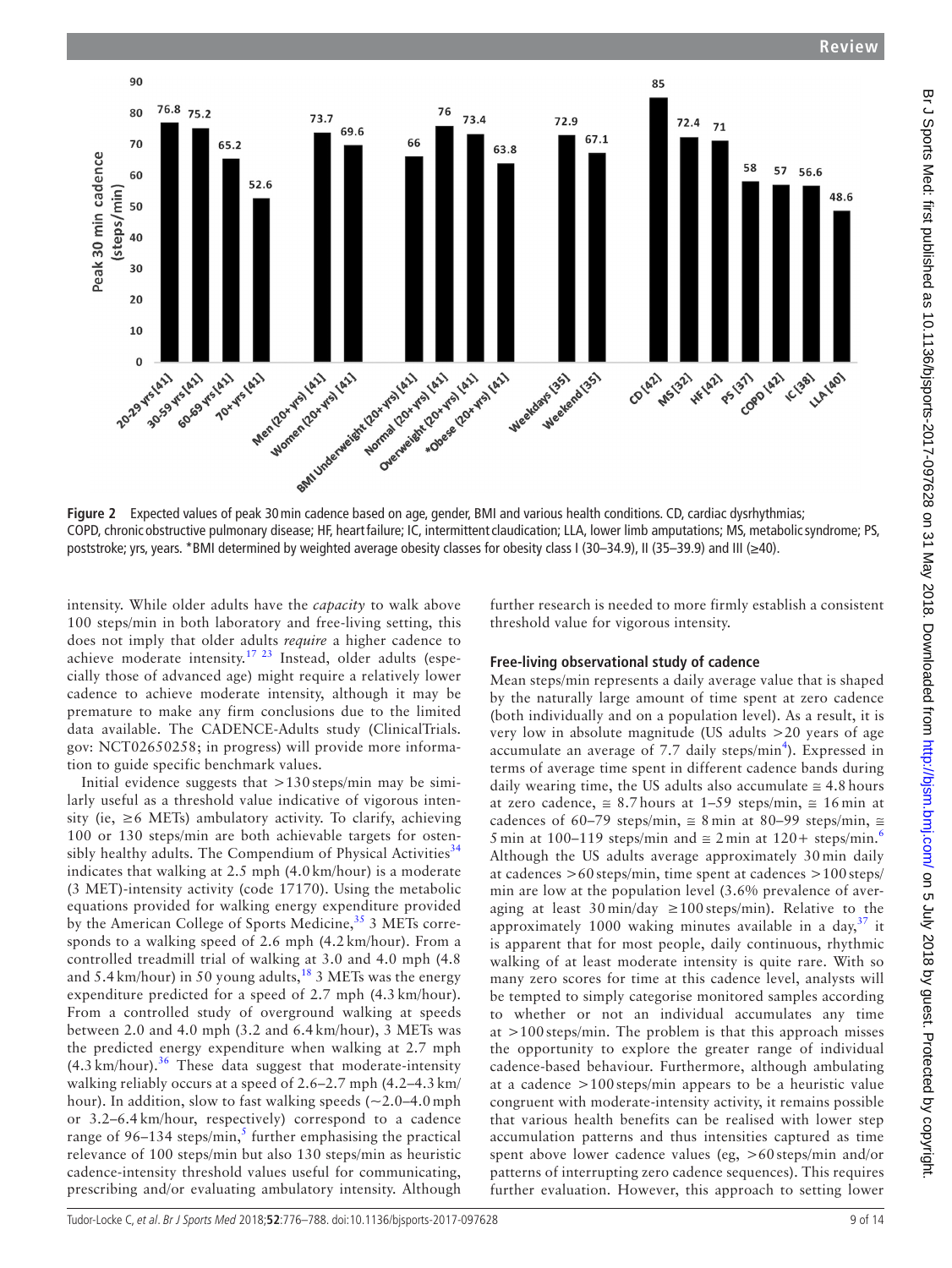<span id="page-9-0"></span>

| Table 4                                  | Cadence-related intervention studies                                                                                                                           |                                                                                   |                                                                                                                                                                                                                                                                                                                                                                                                        |                                                                                                                                                                                                                                                                                                                               |                                                                                                                                                                                                                                                                                                                                                                                                                                                                                                                                                                         |
|------------------------------------------|----------------------------------------------------------------------------------------------------------------------------------------------------------------|-----------------------------------------------------------------------------------|--------------------------------------------------------------------------------------------------------------------------------------------------------------------------------------------------------------------------------------------------------------------------------------------------------------------------------------------------------------------------------------------------------|-------------------------------------------------------------------------------------------------------------------------------------------------------------------------------------------------------------------------------------------------------------------------------------------------------------------------------|-------------------------------------------------------------------------------------------------------------------------------------------------------------------------------------------------------------------------------------------------------------------------------------------------------------------------------------------------------------------------------------------------------------------------------------------------------------------------------------------------------------------------------------------------------------------------|
| Reference                                | Participants                                                                                                                                                   | Study design and<br>duration                                                      | Intervention group/protocol                                                                                                                                                                                                                                                                                                                                                                            | Instruments                                                                                                                                                                                                                                                                                                                   | Findings                                                                                                                                                                                                                                                                                                                                                                                                                                                                                                                                                                |
|                                          |                                                                                                                                                                | Intervention studies that prescribed cadence in physical activity programme       |                                                                                                                                                                                                                                                                                                                                                                                                        |                                                                                                                                                                                                                                                                                                                               |                                                                                                                                                                                                                                                                                                                                                                                                                                                                                                                                                                         |
| Johnson <sup>58</sup> 2006               | patients; 40-70 years<br>8 type 2 diabetes<br>$(54.4 \pm 7.5$ years)                                                                                           | Single group pre-post;<br>12 weeks                                                | 30 min/day, 3 days/wk of cadence-based 'pick up the<br>cadence then multiplied by 1.1 (ie, 10% increase) to<br>Participants first determined normal cadence during<br>a 10 min walk (accumulated steps/10 min); normal<br>pace' (PUP) walking to increase speed/intensity<br>raining cadence<br>provide PUP t                                                                                          | Assessment: Accelerometer - AMP 331<br>Intervention: Pedometer-device make<br>Calgary, AB, Canada<br>and model NR<br>(Dynastream,                                                                                                                                                                                             | Haemoglobin A1c decreased (-0.35±0.55%), but was not statistically different<br>Average walking speed (km/hour) for PUP walking, non-PUP walking on PUP<br>Heart rate response to modified Bruce protocol significantly lower (data<br>$-$ Week 12-5.7±0.8, 3.0±0.5, and 3.3±0.4<br>Week $1 - 5.2 \pm 0.7$ , $3.2 \pm 0.5$ , and $3.1 \pm 0.4$<br>Week $4 - 5.4 \pm 0.7$ , $3.2 \pm 0.5$ , and $3.1 \pm 0.3$<br>presented only in figure)<br>days and non-PUP days:<br>▲<br>Δ<br>▲                                                                                      |
| Richardson <sup>59</sup> 2007            | 53±9years for groups,<br>diabetes; $>18$ years<br>adults with type 2<br>30 sedentary<br>respectively)<br>$(52 \pm 12$ and                                      | Randomised trial; 6 weeks                                                         | Lifestyle goals (LG; n=17) targeting individualised<br>Structured goals (SG; n=13) targeting bout steps,<br>defined as walking for ≥10 min at ≥60 steps/min<br>daily total step count;                                                                                                                                                                                                                 | Omron HJ-720IT (Omron Healthcare, Lake<br>Forest, Illinois)                                                                                                                                                                                                                                                                   | LG group significantly increased total steps (2122±3179, P=0.01), whereas<br>SG group failed to reach statistical significance (1697±3564, P=0.11). No<br>Both groups significantly (P<0.05) increased bout steps (1783±2741 vs<br>2101±2815 for LG and SG, respectively). No between-group difference<br>between-group difference (P=0.73)<br>$(P=0.76)$<br>$\blacktriangle$<br>▲                                                                                                                                                                                      |
| Marshall <sup>60</sup> 2013              | $35.42 \pm 8.41$ years for<br>groups, respectively)<br>180 Latina women;<br>$35.27 + 8.76$ and<br>$(36.94 + 8.86)$<br>18-65 years                              | Randomised trial; 12 weeks                                                        | A goal of 10000 steps per day (FREQUENCY, n=60)<br>A goal of 3000 steps in 30 min (CADENCE, n=60)<br>Theory-based PA intervention+one of the following:<br>Self-selected goal (SELF, n=60)                                                                                                                                                                                                             | SW-200 (New Lifestyles, Lees Summit,<br>Assessment: Accelerometer ActiGraph<br>7164 (ActiGraph, Pensacola, Florida)<br>Yamax Digi-Walker<br>Intervention:<br>Missouri),                                                                                                                                                       | CADENCE group engaged in similar levels of MVPA compared with SELF and<br>CADENCE group more likely to engage in bouts of MVPA>10min compared<br>with SELF (P=0.01) and FREQUENCY (P=0.001) groups<br>FREQUENCY groups<br>▲<br>▲                                                                                                                                                                                                                                                                                                                                        |
| Bouchard <sup>61</sup><br>2013           | $adults$ ; aged $>$ 65 years<br>(71.9 $\pm$ 4.5)<br>25 inactive older                                                                                          | Randomised trial; 8 weeks                                                         | HR monitor (n=9)—using heart rate reserve (HRR)<br>Pedometer (n=8)—targeting 100 steps/min to<br>(≥40% of HRR) to achieve moderate intensity<br>achieve moderate intensity<br>Manual pulse (n=8)                                                                                                                                                                                                       | Intervention: HR monitor-Polar Accurex<br>Plus (Polar Electro, Woodbury, New York,<br>aerobic exercise intensity on the Borg<br>Questionnaire; CR-10-perception of<br>USA) and Pedometer (Yamax Health<br>the International Physical Activity<br>Sports, San Antonio, Texas, USA)<br>Assessment: the long version of<br>scale | Only HR monitor and pedometer groups increased total aerobic exercise time<br>No group improved the ability to correctly identify moderate intensity, but an<br>No group improved the time spent at MVPA (≥40% of HRR)<br>observed tendency in pedometer group (P=0.07)<br>as measured by HR monitor (both P<0.01)<br>▲<br>▲<br>▲                                                                                                                                                                                                                                       |
| $\frac{\text{Slaght}^{\text{62}}}{2017}$ | adults; aged >65 years<br>42 inactive older<br>$(66 - 77)$                                                                                                     | Randomised trial; 12 weeks                                                        | pedometer (n=20)—achieving moderate-to-vigorous<br>vigorous intensity in 10 min bouts at least 150 min/<br>Control group (n=22)— walking at a moderate-to-<br>Individualised walking cadence prescription using<br>intensity physical activity in 10 min bouts<br>wk without any additional information<br>▲                                                                                           | Intervention: Pedometer (StepRx, Ontario,<br>Assessment: Pedometer (StepRx, Ontario,<br>Canada) and accelerometer (Phillips,<br>Respironics, Oregon, USA)<br>Canada)                                                                                                                                                          | Increased time at moderate intensity and 10 min bout moderate intensity were<br>found only in the intervention group compared with baseline (Ps0.01)<br>▲                                                                                                                                                                                                                                                                                                                                                                                                               |
|                                          |                                                                                                                                                                | Intervention studies that analysed accelerometer data using cadence-based metrics |                                                                                                                                                                                                                                                                                                                                                                                                        |                                                                                                                                                                                                                                                                                                                               |                                                                                                                                                                                                                                                                                                                                                                                                                                                                                                                                                                         |
| Gardner <sup>63</sup> 2011               | 119 peripheral artery<br>groups, respectively<br>$66 \pm 12, 65 \pm 11$ and<br>with intermittent<br>disease patients<br>$65 \pm 10$ years for<br>claudication; | RCT; 12 weeks                                                                     | week, intermittent walking at self-selected speed for<br>20 min/session (first 2 weeks) progressing to 45 min<br>15 min/session (first 2 weeks) progressing to 40 min<br>Supervised treadmill-walking programme (n=33)-3<br>days/week, intermittent walking at ~2 mph for<br>Home-based walking programme (n=29)-3 days/<br>Control group-usual care (n=30)<br>(final 2 weeks)<br>(final 2 weeks)<br>▲ | Accelerometer - StepWatch3 (Cyma,<br>Mountlake Terrace, Washington)                                                                                                                                                                                                                                                           | Cadence indicators (change-scores) home-based vs control group (all P<0.01)<br>No significant within-group or between-group changes in cadence indicators<br>Home-based walking programme resulted in significant differences both<br>within (P<0.01) and between groups (P<0.01) (ie, control group)<br>for supervised treadmill-walking and control groups<br>Daily average (2.2±4.0 vs -0.6±3.6 steps/min)<br>Maximum 20 min (6.6±12.2 vs -3.8±13.8)<br>Maximum 30 min (6.8±11.4 vs -3.6±10.6)<br>Maximum 60 min (5.0±9.4 vs -2.6±8.4)<br>$\blacktriangle$<br>▲<br>▲ |
|                                          |                                                                                                                                                                |                                                                                   |                                                                                                                                                                                                                                                                                                                                                                                                        |                                                                                                                                                                                                                                                                                                                               | Continued                                                                                                                                                                                                                                                                                                                                                                                                                                                                                                                                                               |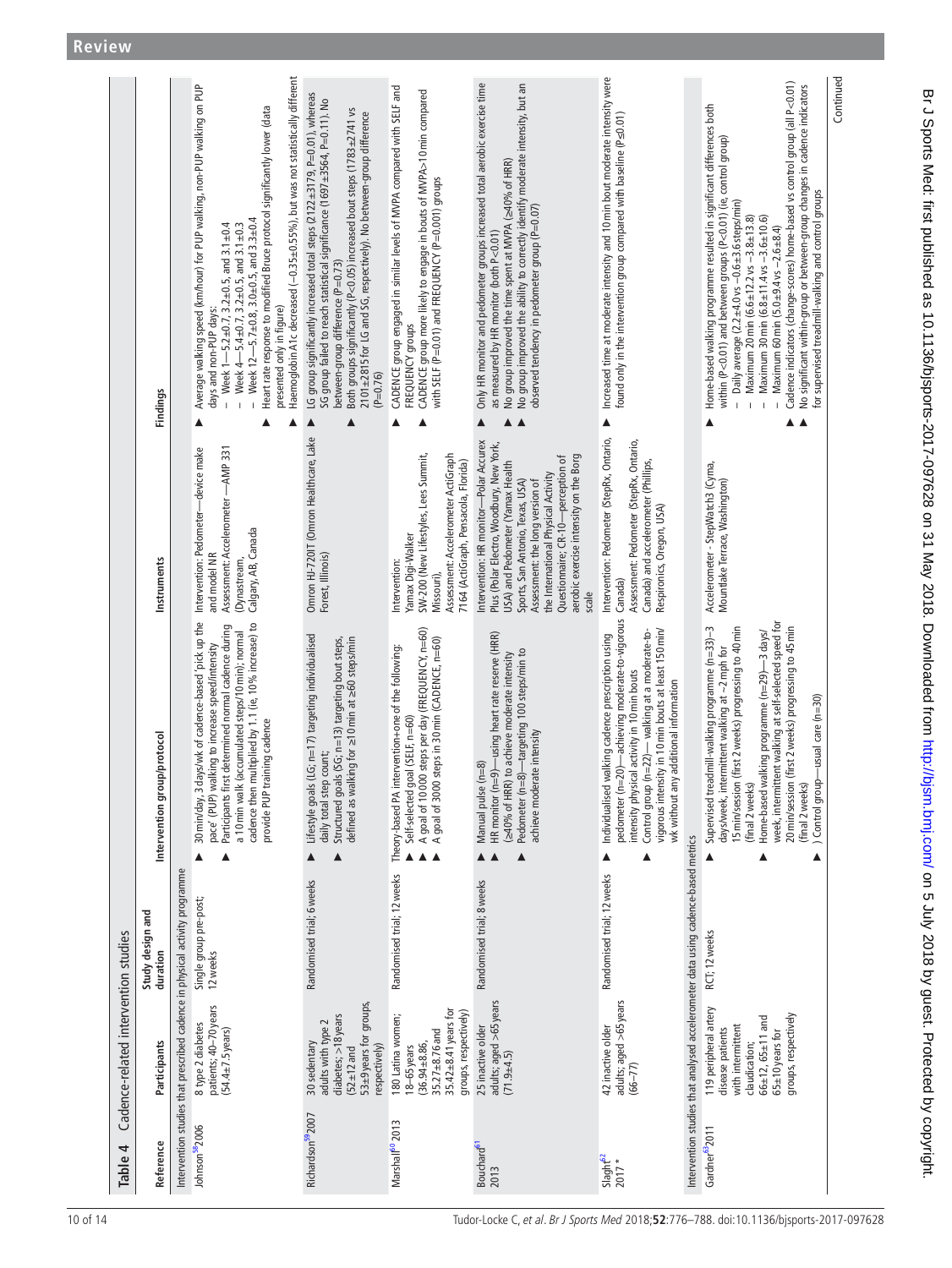| Table 4 Continued               |                                                                                                                   |                                                                                                                                      |                                                                                                                                                                                                                                                                                                    |                                                                                                                    |                                                                                                                                                                                                                                                                                                                                                                                                                                                                                                                                                    |
|---------------------------------|-------------------------------------------------------------------------------------------------------------------|--------------------------------------------------------------------------------------------------------------------------------------|----------------------------------------------------------------------------------------------------------------------------------------------------------------------------------------------------------------------------------------------------------------------------------------------------|--------------------------------------------------------------------------------------------------------------------|----------------------------------------------------------------------------------------------------------------------------------------------------------------------------------------------------------------------------------------------------------------------------------------------------------------------------------------------------------------------------------------------------------------------------------------------------------------------------------------------------------------------------------------------------|
| Reference                       | Participants                                                                                                      | Study design and<br>duration                                                                                                         | Intervention group/protocol                                                                                                                                                                                                                                                                        | <b>Instruments</b>                                                                                                 | Findings                                                                                                                                                                                                                                                                                                                                                                                                                                                                                                                                           |
| Rider <sup>64</sup><br>2014     | $(54.7 \pm 7.9$ years)                                                                                            | 28 adults; 21-65 years Randomised trial; 8 weeks                                                                                     | NB: no between-group differences at 8 weeks for PA<br>outcomes; group data collapsed for this analysis<br>time ≥40 min/day, 5 days/wk+reducingTV<br>Diet and PA intervention targeting MVPA<br>Diet and PA intervention targeting MVPA<br>time ≥40 min/day, 5 days/wk<br>time ≤10 hours/week       | Omron HJ-720ITC (Omron Healthcare,<br>Lake Forest, Illinois)                                                       | Aerobic steps/min (cadence) increased (baseline: 60±53.8 steps/min; 4 weeks:<br>Aerobic min/day increased (baseline: 6.0±14.9 min; 4 weeks: 25.7±27.0 min,<br>Aerobic steps/day (ie, cadence >60 steps/min in ≥10 min bouts) Increased<br>(baseline: 662±1008 steps/day; 8 weeks: 2514±2105 steps/day; P=0.001)<br>109±23.0 steps/min, P<0.05; and 8 weeks: 100±36.0 steps/min, P>0.05)<br>Participants exceeded 100 steps/min for 89% of their aerobic minutes<br>P<0.05; and 8 weeks: 22.5±28.3; P>0.05)<br>$\blacktriangle$<br>$\blacktriangle$ |
| Mansfield <sup>65</sup><br>2016 | with stroke; 64 (range<br>$(2-92)$ and 61.5 (24-<br>57 subacute patients<br>81) years for groups,<br>respectively | intervention 14 (range<br>4–91) and 14 (3–36) days<br>trial; median duration of<br>for groups, respectively<br>Randomised controlled | activity, including: walking time, steps/day, average<br>Intervention ( $n=29$ ) - daily feedback about walking<br>cadence, longest bout duration, number of 'long'<br>Control (n=28)-no feedback<br>walking bouts                                                                                 | X6-2mini (Gulf Data Concepts, Waveland,<br>Two tri-axial accelerometers - Model<br>Mississippi), worn on each limb | No significant between-group differences in change in walking time, number<br>72.9 to 79.8) to 81.1 (77.9 to 84.4) steps/min) compared with control group<br>(76.0 (72.3 to 79.6) to 77.0 (73.7 to 80.3) steps/min; P=0.013, for between-<br>Intervention group significantly increased average cadence (76.3 (95% CI<br>of steps, longest bout duration or number of long walking bouts for the<br>feedback group compared with the control group (P>0.20).<br>group comparison)                                                                  |
| Barreira <sup>bo</sup> 2016     | 90 overweight and<br>African-American<br>obese white and<br>35-64 years<br>adults;                                | Randomised trial; 12 weeks                                                                                                           | intervention (DE+PA); step goal of 8300-9100 steps/<br>Diet education and behaviour change (DE)<br>Diet education plus a pedometer-based PA<br>day (including 30 min/day MVPA)                                                                                                                     | Accelerometer—ActiGraph GT3X+<br>(ActiGraph, Pensacola, Florida)                                                   | within the 100-119 (463±1092 vs56±546 steps; P=0.01) and 120+ (390±999<br>DE+PA group increased peak 30 and 60 min cadences and steps accumulated<br>DE+PA group accumulated significantly more steps in the 80-99, 100-119<br>vs 34±321 steps; P=0.03) cadence bands compared with DE group<br>No significant difference for changes in steps/day between groups<br>and 120+ cadence bands at postintervention (all P<0.02)                                                                                                                       |
|                                 |                                                                                                                   |                                                                                                                                      | Min/wk, minutes per week; MVPA, moderate-to-vigorous intensity physical activity; NR, not reported; PA, physical activity; RCT, randomised controlled trial.<br>* An additional article, McLellan 2017, <sup>67</sup> arising from the same trial was omitted to avoid duplication of information. |                                                                                                                    |                                                                                                                                                                                                                                                                                                                                                                                                                                                                                                                                                    |

time-based cadence thresholds does not alleviate the problem inherent in studying time accumulated above any set cadence threshold in these strongly positively skewed data.

To better address the issue of skewed data, we suggest using peak cadence indicators to study group/population-level patterns of intensity-related ambulatory behaviour. We describe these as indices of 'best natural effort,' shaped by 1) the highest daily personal cadence values accumulated, 2) the relative 'persistence' of this behaviour on that day and 3) the habitual regularity of that same behaviour pattern across averaged days.<sup>[28](#page-12-15)</sup> As an index value, a peak cadence indicator's distribution is more likely to approximate normality than conventional time-above-threshold metrics (ie, time spent at or above 100 steps/min), because everyone has a score above zero. We recently reported strong inverse relationships (linear trends; all P<0.001) between quintiles of peak 30 min cadence and numerous cardiometabolic risk factors (eg, weight, BMI, waist circumference, insulin) in an analysis of NHANES 2005–2006 data.[32](#page-12-27) While only the fifth quintile achieved a peak 30 min cadence  $(-96$  steps for men and women) similar to the heuristic value of >100 steps/min, clinically favourable cardiometabolic risk factor values were also apparent at the third  $(\sim 70 \text{ steps/min})$  and fourth  $(\sim 80 \text{ steps/min})$  quintiles compared with the lowest quintiles. This opens up the possibility, assuming corroboration from prospective/intervention study designs, that lower cadences than that associated with absolutely defined moderate intensity may be appropriately prescribed to elicit specific health outcomes.

# **Intervention studies**

One clear application of cadence-based benchmarks and thresholds is for prescription and/or analysis of ambulatory physical activity. However, this has not been extensively studied—we only identified nine intervention studies with our systematic search. These initial findings convey the potential utility of using cadence-based metrics to either shape or identify nuanced changes in patterns of free-living ambulatory behaviour. However, based on the relatively small number of studies identified, and the generally high risk of bias, further high-quality research is needed to better understand the utility of cadence-based physical activity prescription and/or data analysis approaches. While it is premature to synthesise the evidence across studies (eg, using meta-analytic approaches) to specifically quantify the expected change in these novel cadence-based metrics and their potential associations with health-related outcomes, we anticipate high-quality evidence is likely to build on this nascent foundation.

# **Limitations**

We acknowledge the interindividual variability inherent to the cadence and intensity relationship. One possible source of variability is that individuals are likely to adopt different patterns of cadence and step length (based on height/leg length) to modulate increases in walking speed and intensity. A logical question, then, would be to consider the role of step length in determining walking speed and intensity. In a study of gait variability during free-living ambulatory behaviour, cadence was the primary strategy for increasing ambulatory speed up to self-selected preferred speed, and cadence and step length contributed equally beyond this point to achieve faster walking speeds. $38$  Furthermore, cadence is strongly and consistently related to ambulatory speed and intensity, $5$  supporting our focus on cadence as a suitable and practical proxy indicator of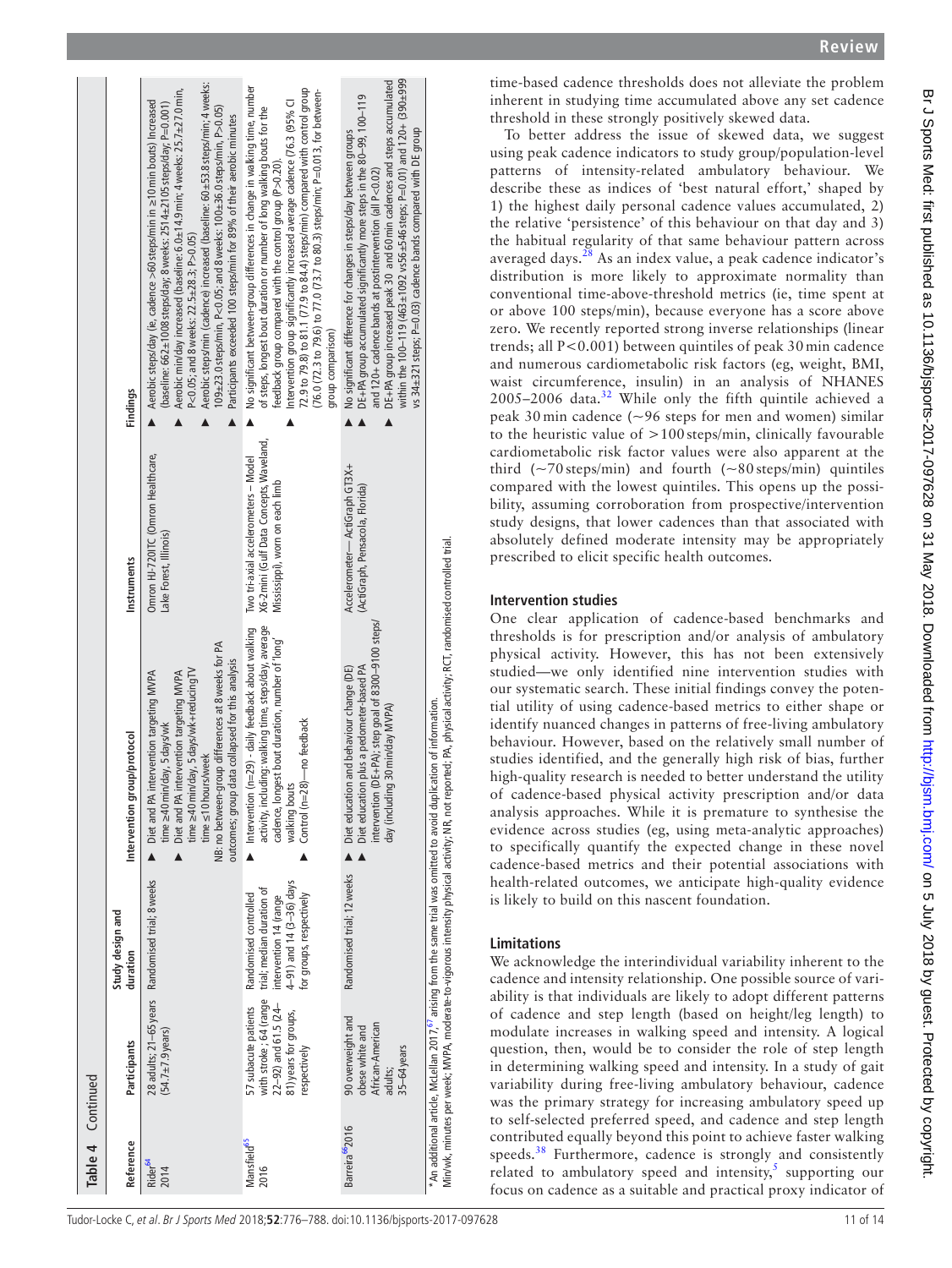### <span id="page-11-0"></span>**Table 5** Assessment of risk of bias using the Cochrane Risk of Bias Tool<sup>12</sup>

|                               | <b>Risk of bias domain</b> |                  |                       |                       |                       |            |
|-------------------------------|----------------------------|------------------|-----------------------|-----------------------|-----------------------|------------|
|                               | <b>Selection bias</b>      | Performance bias | <b>Detection bias</b> | <b>Attrition bias</b> | <b>Reporting bias</b> | Other bias |
| Johnson <sup>58</sup> 2006    | High                       | High             | High                  | High                  | Low                   | High       |
| Richardson <sup>59</sup> 2007 | High                       | High             | High                  | High                  | Low                   | High       |
| Gardner <sup>63</sup> 2011    | Low                        | Low              | High                  | Low                   | Low                   | Low        |
| Marshall <sup>60</sup> 2013   | High                       | High             | High                  | High                  | Low                   | Low        |
| Bouchard <sup>61</sup> 2013   | High                       | High             | High                  | Low                   | Low                   | High       |
| Rider <sup>64</sup> 2014      | High                       | High             | Low                   | Low                   | Low                   | High       |
| Mansfield <sup>65</sup> 2016  | Low                        | Low              | Low                   | High                  | Low                   | Low        |
| Barreira <sup>66</sup> 2016   | High                       | Low              | Low                   | High                  | Low                   | High       |
| Slaght $62$ 2017              | High                       | High             | High                  | Low                   | Low                   | High       |

Domains of bias as per Cochrane Risk of Bias tool:

Selection bias—random sequence generation, allocation concealment.

Performance bias—blinding of participants and personnel to intervention group allocation.

Detection bias—blinding of outcome assessors from knowledge of which intervention a participant received.

Attrition bias—incomplete outcome data, including information regarding attrition and exclusions from analyses.

Reporting bias—selective outcome reporting.

Other bias—other sources of bias.

ambulatory intensity. To reconcile these seemingly conflicting tensions, we assert that both these statements are true: 1) evidence-based heuristic cadence values (eg, ~100 steps/min indicative of absolutely defined moderate intensity intended to communicate public health recommendations) are reasonable and 2) a degree of individualised precision may be achieved by considering stature-related characteristics, and that the usefulness of such individualisation is greater for people who are further from the population average for stature. Either approach (ie, generalised vs individualised) can be rationally defended depending on expressed research, clinical, performance training or public health need.

The minimal amount of time spent at  $>100$  steps/min on a population level is readily acknowledged; a large proportion of any representative population accumulate zero minutes above this threshold. Furthermore, time spent above relatively lower cadences is also associated with various health markers. Time spent above any set value, however, will likely exhibit similar floor (or ceiling, if set too low) effects in terms of measurement characteristics. Peak cadence indicators are derived variables indicative of an individual's 'best natural effort' and their approximately normal distribution in a population is appealing, at least from a data analytic perspective. However, they are not widely familiar. Therefore, it is too early to judge their intervention utility (eg, in terms of acceptability to the general public and practitioners) or to establish firm threshold values for surveillance or screening purposes, public health or clinical messages or programme evaluation.

It is methodologically possible to capture the instantaneous rate of just a few steps taken over smaller time intervals than a minute. However, we believe that consistently using the term cadence (and the unit steps/min) to describe the spectrum of step accumulation patterns up to and including the transition to rates of increasingly faster (and thus more intense) locomotion is reasonable. This amalgamated approach facilitates efficient measurement and communication that transcends the gaps between science, clinical practice and real life. As we have previously argued, the standardised use of a minute as the base unit of time for capturing and describing free-living cadence patterns is also reasonable. $3$  The step accumulation pattern observed over a minute can effectively communicate

### **What is already known?**

- ► Step counting is widely accepted as a valid approach to assessing physical activity.
- ► Cadence (steps/min) is a known temporal gait parameter.
- ► Contemporary wearable technologies are capable of tracking cadence.

### **What are the new findings?**

- $\blacktriangleright$  The heuristic cadence estimate of  $>100$  steps/min is a threshold value of absolutely defined moderate-intensity ambulatory activity in ostensibly healthy adults.
- ► The prescription and/or evaluation of cadence-based metrics in interventions is preliminary.

free-living differences between incidental or sporadic movements and more purposeful movements leading up to the more persistent patterns indicative of walking and running.<sup>36</sup> Although shorter time intervals can reveal the abruptness and transience of such movements, the meaningfulness of such reductionist approaches to compartmentalising human freeliving movement outside of the laboratory is not our intent.

We predicted<sup>3</sup> that some would argue that a shorter time interval would be necessary to capture the speed of brief movement patterns,<sup>[39](#page-12-37)</sup> and this may be appropriate for some specific research questions. Of interest, Stanfield *et al*<sup>[40](#page-12-38)</sup> objectively monitored freeliving behaviour of individuals with intermittent claudication and a general unlimited sample and clearly demonstrated that differences in time spent in all rate-specific stepping patterns were obscured when cadence was represented as an instantaneous rate but effectively discriminatory when expressed as steps accumulated in a minute. We again assert that 'the purpose of studying free-living minute-by-minute step accumulation patterns is to relay the execution and relative persistence of naturally occurring ambulatory behaviour<sup>[3](#page-12-1)</sup> against an obvious human-scaled unit of time. Therefore, we feel it is appropriate to continue to use the term cadence and its unit of steps/min to efficiently and effectively capture the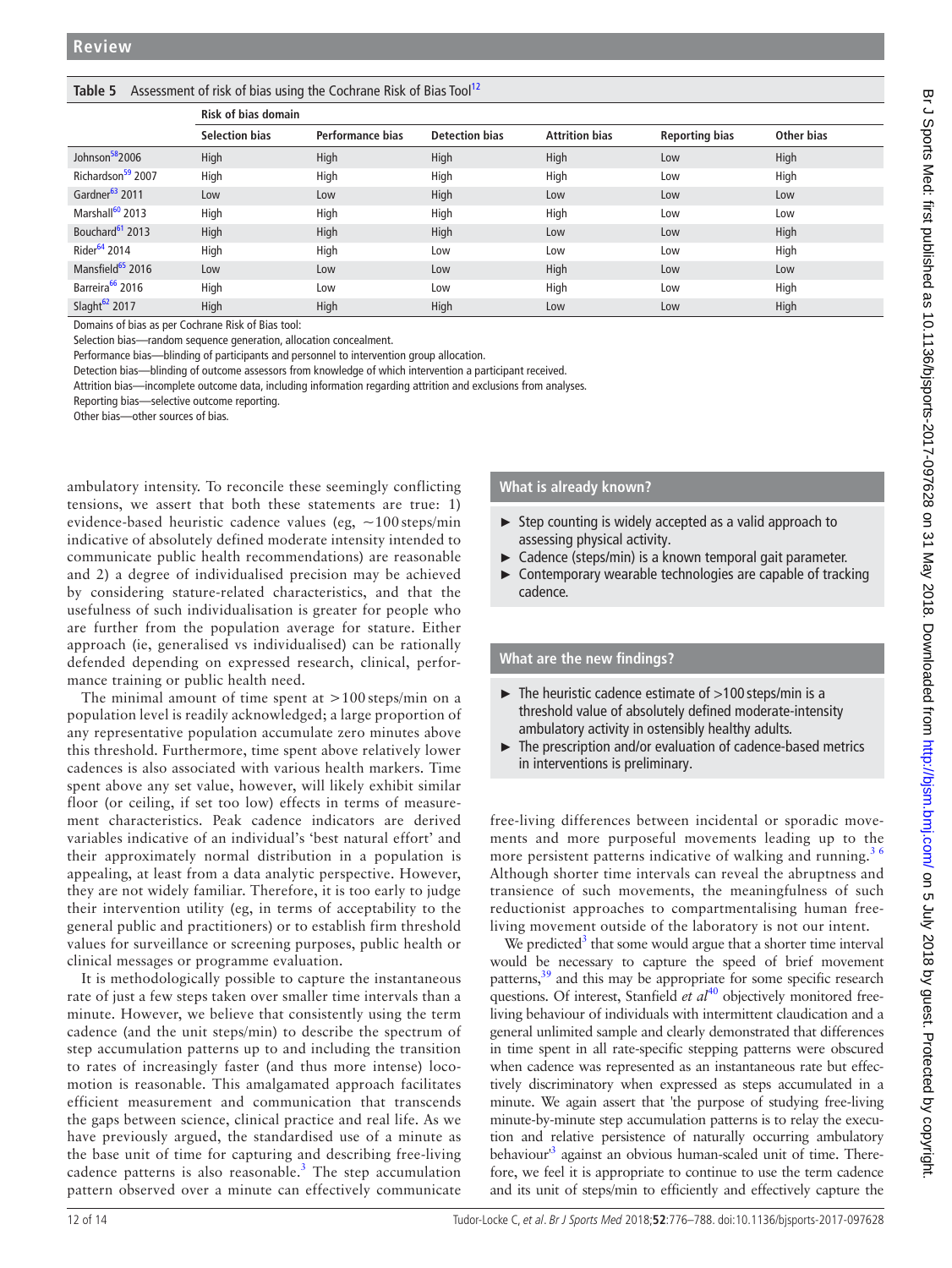range of free-living step accumulation patterns that communicate the pace of life.<sup>3</sup>

#### **Conclusion**

Step-counting is now widely accepted in physical activity interventions. Advances in contemporary wearable technologies allow us to also track cadence as a reasonable indicator of ambulatory intensity. Evidence consistently supports a cadence of  $>$  100 steps/min as a heuristic threshold value indicative of absolutely defined moderate-intensity ambulatory activity in ostensibly healthy adults. Peak cadence indicators may prove useful for capturing 'best natural effort', but the evidence supporting benchmark and threshold values is immature at this time. The prescription and/or evaluation of cadence-based metrics in interventions is preliminary.

**Funding** This work was supported by a grant from the National Institute on Aging, National Institute of Health: CADENCE-Adults, 5R01AG049024-03. The content of this manuscript is solely the responsibility of the authors and does not necessarily represent the official views of the National Institutes of Health.

#### **Competing interests** None declared.

**Provenance and peer review** Not commissioned; externally peer reviewed.

**Open Access** This is an Open Access article distributed in accordance with the Creative Commons Attribution Non Commercial (CC BY-NC 4.0) license, which permits others to distribute, remix, adapt, build upon this work non-commercially, and license their derivative works on different terms, provided the original work is properly cited and the use is non-commercial. See: [http://creativecommons.org/](http://creativecommons.org/licenses/by-nc/4.0/) [licenses/by-nc/4.0/](http://creativecommons.org/licenses/by-nc/4.0/)

© Article author(s) (or their employer(s) unless otherwise stated in the text of the article) 2018. All rights reserved. No commercial use is permitted unless otherwise expressly granted.

#### **References**

- <span id="page-12-23"></span>1 Nielson R, Vehrs PR, Fellingham GW, et al. Step counts and energy expenditure as estimated by pedometry during treadmill walking at different stride frequencies. [J Phys Act Health](http://dx.doi.org/10.1123/jpah.8.7.1004) 2011;8:1004–13.
- <span id="page-12-0"></span>2 Ham SA, Kruger J, Tudor-Locke C. Participation by US adults in sports, exercise, and recreational physical activities. [J Phys Act Health](http://dx.doi.org/10.1123/jpah.6.1.6) 2009;6:6-14.
- <span id="page-12-1"></span>3 Tudor-Locke C, Rowe DA. Using cadence to study free-living ambulatory behaviour. [Sports Med](http://dx.doi.org/10.2165/11599170-000000000-00000) 2012;42:381–98.
- <span id="page-12-2"></span>4 Schuna JM, Johnson WD, Tudor-Locke C. Adult self-reported and objectively monitored physical activity and sedentary behavior: NHANES 2005-2006. Int J Behav Nutr Phys [Act](http://dx.doi.org/10.1186/1479-5868-10-126) 2013;10:126.
- <span id="page-12-3"></span>5 Tudor-Locke C, Craig CL, Brown WJ, et al. How many steps/day are enough? For adults. [Int J Behav Nutr Phys Act](http://dx.doi.org/10.1186/1479-5868-8-79) 2011;8:79.
- <span id="page-12-4"></span>6 Tudor-Locke C, Camhi SM, Leonardi C, et al. Patterns of adult stepping cadence in the 2005-2006 NHANES. [Prev Med](http://dx.doi.org/10.1016/j.ypmed.2011.06.004) 2011;53:178–81.
- 7 Tudor-Locke C, Bassett DR. How many steps/day are enough? Preliminary pedometer indices for public health. [Sports Med](http://www.ncbi.nlm.nih.gov/pubmed/14715035) 2004;34:1-8.
- 8 Tudor-Locke C, Hatano Y, Pangrazi RP, et al. Revisiting "how many steps are enough?". [Med Sci Sports Exerc](http://dx.doi.org/10.1249/MSS.0b013e31817c7133) 2008;40(7 Suppl):S537-S543.
- <span id="page-12-5"></span>9 Tudor-Locke C, Craig CL, Thyfault JP, et al. A step-defined sedentary lifestyle index: <5000 steps/day. [Appl Physiol Nutr Metab](http://dx.doi.org/10.1139/apnm-2012-0235) 2013;38:100–14.
- <span id="page-12-6"></span>10 Liberati A, Altman DG, Tetzlaff J, et al. The PRISMA statement for reporting systematic reviews and meta-analyses of studies that evaluate health care interventions: explanation and elaboration. [PLoS Med](http://dx.doi.org/10.1371/journal.pmed.1000100) 2009;6:e1000100.
- 11 Moher D, Liberati A, Tetzlaff J, et al. Preferred reporting items for systematic reviews and meta-analyses: the PRISMA statement. [PLoS Med](http://dx.doi.org/10.1371/journal.pmed.1000097) 2009;6:e1000097.
- <span id="page-12-7"></span>12 Higgins JPT, Green S. The Cochrane Collaboration. Cochrane handbook for systematic reviews of interventions; version 5.1.0. 2011.<http://www.handbook.cochrane.org/>.
- <span id="page-12-8"></span>13 Physical activity guidelines advisory committee. Physical activity guidelines advisory committee report. Washington, DC: U.S: Department of Health and Human Services, 2008.
- <span id="page-12-9"></span>14 Serrano F, Slaght J, Sénéchal M, et al. Identification and prediction of the walking cadence required to reach moderate intensity using individually-determined relative moderate intensity in older adults. [J Aging Phys Act](http://dx.doi.org/10.1123/japa.2015-0262) 2017;25:205-11.
- <span id="page-12-10"></span>15 Pillay JD, Kolbe-Alexander TL, Proper KI, et al. Steps that count: physical activity recommendations, brisk walking, and steps per minute--how do they relate? J Phys [Act Health](http://dx.doi.org/10.1123/jpah.2012-0210) 2014;11:502–8.
- <span id="page-12-11"></span>16 Rowe DA, McMinn D, Peacock L, et al. Cadence, energy expenditure, and gait symmetry during music-prompted and self-regulated walking in adults with unilateral transtibial amputation. [J Phys Act Health](http://dx.doi.org/10.1123/jpah.2012-0056) 2014;11:320-9.

<span id="page-12-12"></span>17 Peacock L, Hewitt A, Rowe DA, et al. Stride rate and walking intensity in healthy older adults. [J Aging Phys Act](http://dx.doi.org/10.1123/japa.2012-0333) 2014;22:276–83.

- <span id="page-12-13"></span>18 Tudor-Locke C, Sisson SB, Collova T, et al. Pedometer-determined step count quidelines for classifying walking intensity in a young ostensibly healthy population. Can J Appl [Physiol](http://dx.doi.org/10.1139/h05-147) 2005;30:666–76.
- <span id="page-12-24"></span>19 Abel M, Hannon J, Mullineaux D, et al. Determination of step rate thresholds corresponding to physical activity intensity classifications in adults. [J Phys Act Health](http://dx.doi.org/10.1123/jpah.8.1.45) 2011;8:45–51.
- <span id="page-12-25"></span>20 Wang H, Zhang YF, Xu LL, et al. Step rate-determined walking intensity and walking recommendation in Chinese young adults: a cross-sectional study. **[BMJ Open](http://dx.doi.org/10.1136/bmjopen-2012-001801)** 2013;3:e001801.
- <span id="page-12-29"></span>21 Gardner AW, Parker DE, Montgomery PS, et al. Gender differences in daily ambulatory activity patterns in patients with intermittent claudication. [J Vasc Surg](http://dx.doi.org/10.1016/j.jvs.2010.05.115) 2010;52:1204–10.
- <span id="page-12-31"></span>22 Gardner AW, Parker DE, Krishnan S, et al. Metabolic syndrome and daily ambulation in children, adolescents, and young adults. [Med Sci Sports Exerc](http://dx.doi.org/10.1249/MSS.0b013e3182699239) 2013;45:163–9.
- <span id="page-12-17"></span>23 Tudor-Locke C, Barreira TV, Brouillette RM, et al. Preliminary comparison of clinical and free-living measures of stepping cadence in older adults. [J Phys Act Health](http://dx.doi.org/10.1123/jpah.10.8.1175) 2013;10:1175–80.
- <span id="page-12-14"></span>24 Barreira TV, Katzmarzyk PT, Johnson WD, et al. Cadence patterns and peak cadence in US children and adolescents: NHANES, 2005-2006. [Med Sci Sports Exerc](http://dx.doi.org/10.1249/MSS.0b013e318254f2a3) 2012;44:1721–7.
- <span id="page-12-30"></span>25 Tudor-Locke C, Martin CK, Brashear MM, et al. Predicting doubly labeled water energy expenditure from ambulatory activity. [Appl Physiol Nutr Metab](http://dx.doi.org/10.1139/h2012-097) 2012;37:1091–100.
- <span id="page-12-21"></span>26 Marshall SJ, Levy SS, Tudor-Locke CE, et al. Translating physical activity recommendations into a pedometer-based step goal: 3000 steps in 30 minutes. [Am J](http://dx.doi.org/10.1016/j.amepre.2009.01.021)  [Prev Med](http://dx.doi.org/10.1016/j.amepre.2009.01.021) 2009;36:410–5.
- 27 Ayabe M, Aoki J, Kumahara H, et al. Minute-by-minute stepping rate of daily physical activity in normal and overweight/obese adults. [Obes Res Clin Pract](http://dx.doi.org/10.1016/j.orcp.2010.12.009) 2011;5:e151–e156.
- <span id="page-12-15"></span>28 Kang M, Kim Y, Rowe DA. Measurement considerations of peak stepping cadence measures using national health and nutrition examination survey 2005-2006. J Phys [Act Health](http://dx.doi.org/10.1123/jpah.2014-0542) 2016;13:44–52.
- 29 Barreira TV, Katzmarzyk PT, Johnson WD, et al. Walking cadence and cardiovascular risk in children and adolescents: NHANES, 2005-2006. [Am J Prev Med](http://dx.doi.org/10.1016/j.amepre.2013.08.005) 2013;45:e27–e34.
- <span id="page-12-26"></span>30 Styns F, van Noorden L, Moelants D, et al. Walking on music. [Hum Mov Sci](http://dx.doi.org/10.1016/j.humov.2007.07.007) 2007;26:769–85.
- 31 Thaut MH, McIntosh GC, Rice RR, et al. Rhythmic auditory stimulation in gait training for Parkinson's disease patients. [Mov Disord](http://dx.doi.org/10.1002/mds.870110213) 1996;11:193-200.
- <span id="page-12-27"></span>32 Tudor-Locke C, Schuna JM, Han HO, et al. Step-based physical activity metrics and cardiometabolic risk: NHANES 2005-2006. [Med Sci Sports Exerc](http://dx.doi.org/10.1249/MSS.0000000000001100) 2017;49:283–91.
- <span id="page-12-28"></span>33 Slaght J, Sénéchal M, Hrubeniuk TJ, et al. Walking cadence to exercise at moderate intensity for adults: a systematic review. [J Sports Med](http://dx.doi.org/10.1155/2017/4641203) 2017;2017:1-12.
- <span id="page-12-32"></span>34 Ainsworth BE, Haskell WL, Herrmann SD, et al. 2011 Compendium of physical activities: a second update of codes and MET values. [Med Sci Sports Exerc](http://dx.doi.org/10.1249/MSS.0b013e31821ece12) 2011;43:1575–81.
- <span id="page-12-33"></span>35 American College of Sports Medicine. ACSM's guidelines for exercise testing and prescription. 10 ed. Philadelphia: Lippincott Williams & Wilkins, 2017:472.
- <span id="page-12-34"></span>36 Rowe DA, Welk GJ, Heil DP. Prediction of energy expenditure from overground and treadmill walking speed in healthy adults. Baltimore, MA: National convention of the American alliance for health, physical education, recreation and dance, 2007.
- <span id="page-12-35"></span>37 Ram S, Seirawan H, Kumar SK, et al. Prevalence and impact of sleep disorders and sleep habits in the United States. [Sleep Breath](http://dx.doi.org/10.1007/s11325-009-0281-3) 2010;14:63-70.
- <span id="page-12-36"></span>38 Terrier P, Schutz Y. Variability of gait patterns during unconstrained walking assessed by satellite positioning (GPS). [Eur J Appl Physiol](http://dx.doi.org/10.1007/s00421-003-0906-3) 2003;90:554-61.
- <span id="page-12-37"></span>39 Dall PM, McCrorie PR, Granat MH, et al. Step accumulation per minute epoch is not the same as cadence for free-living adults. [Med Sci Sports Exerc](http://dx.doi.org/10.1249/MSS.0b013e3182955780) 2013;45:1995–2001.
- <span id="page-12-38"></span>40 Stansfield B, Clarke C, Dall P, et al. True cadence and step accumulation are not equivalent: the effect of intermittent claudication on free-living cadence. [Gait Posture](http://dx.doi.org/10.1016/j.gaitpost.2014.11.002) 2015;41:414–9.
- <span id="page-12-16"></span>41 Tudor-Locke C, Brashear MM, Johnson WD, et al. Accelerometer profiles of physical activity and inactivity in normal weight, overweight, and obese U.S. men and women. [Int J Behav Nutr Phys Act](http://dx.doi.org/10.1186/1479-5868-7-60) 2010;7:60.
- <span id="page-12-18"></span>42 Wong SL, Colley R, Connor Gorber S, et al. Actical accelerometer sedentary activity thresholds for adults. [J Phys Act Health](http://dx.doi.org/10.1123/jpah.8.4.587) 2011;8:587-91.
- <span id="page-12-19"></span>43 Bjornson KF, Zhou C, Stevenson R, et al. Walking activity patterns in youth with cerebral palsy and youth developing typically. [Disabil Rehabil](http://dx.doi.org/10.3109/09638288.2013.845254) 2014;36:1279–84.
- <span id="page-12-20"></span>44 Gardner AW, Montgomery PS, Scott KJ, et al. Patterns of ambulatory activity in subjects with and without intermittent claudication. [J Vasc Surg](http://dx.doi.org/10.1016/j.jvs.2007.07.038) 2007;46:1208–14.
- <span id="page-12-22"></span>45 Beets MW, Agiovlasitis S, Fahs CA, et al. Adjusting step count recommendations for anthropometric variations in leg length. [J Sci Med Sport](http://dx.doi.org/10.1016/j.jsams.2009.11.002) 2010;13:509-12.